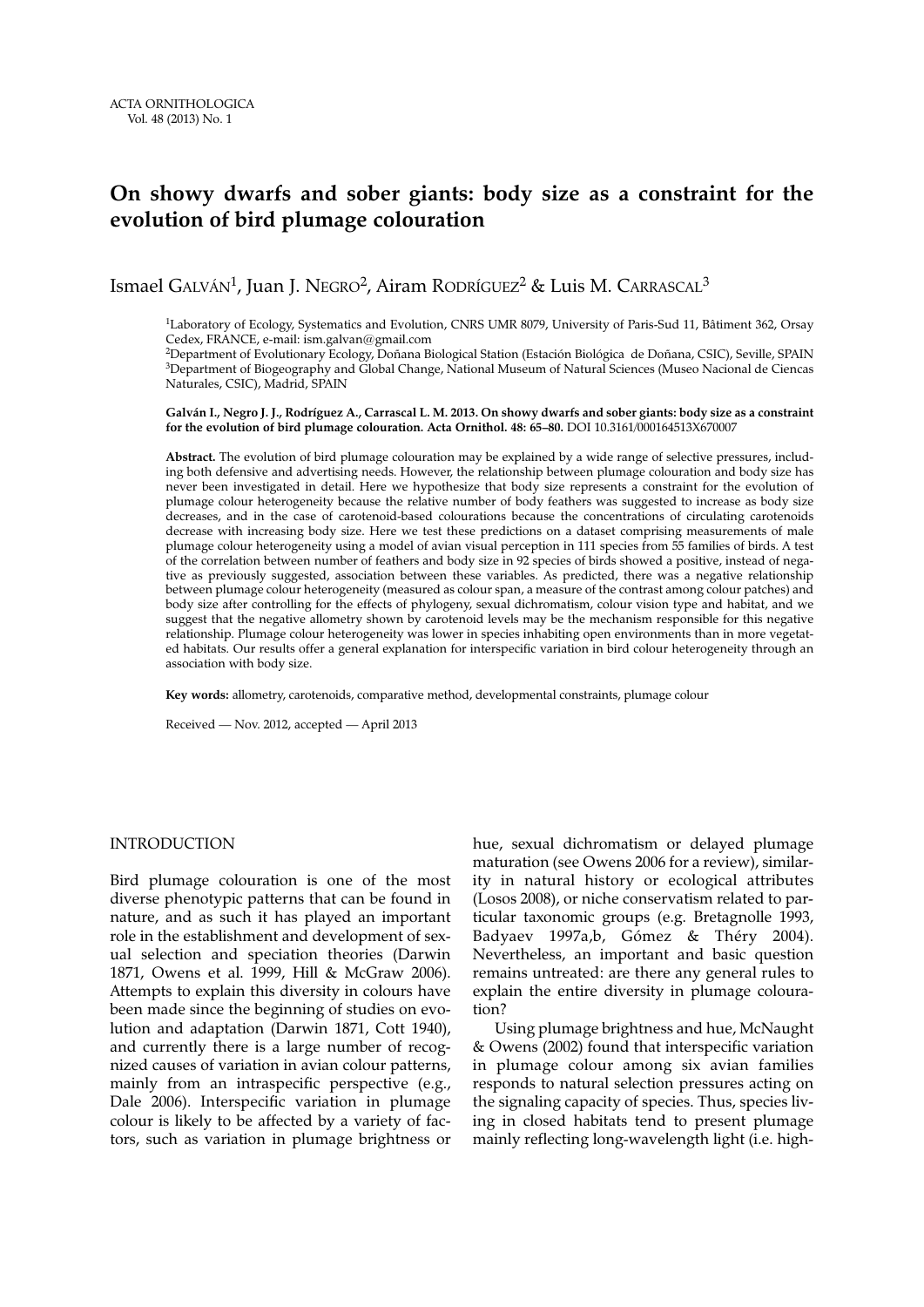er hue values) in order to increase chromatic contrast against surrounding vegetation. Conversely, species living in open habitats have brighter plumage more apt to signal over long distances (McNaught & Owens 2002). Gómez & Théry (2004) also concluded that ambient light is the best predictor of interspecific variation in plumage colour in 22 families of tropical birds. Comparing canopy- with ground-living tropical birds, they concluded that the former group of species has a larger variety of hues as a consequence of the broader spectrum of wavelengths to which they are exposed. Apart from these general patterns, other ecological pressures better explain interspecific variation in plumage colour in certain taxonomic groups, such as risk of hybridization with closely related species (Sætre et al. 1997), altitudinal distribution (Badyaev 1997a,b), display complexity (Galván 2008) or foraging and hunting mode (Preston 1980, Bretagnolle 1993). Therefore, the basic question formulated in the previous paragraph is probably better addressed through the study of why some species have a large colour heterogeneity while others are uniformly coloured, independently of the intensity of each colour they present.

All the aforementioned studies deal with ecological factors that affect across-species variation in plumage colouration, although the high diversity of selective pressures leading to the evolution of colour patterns may prevent us from finding general rules to explain colour variation. There is ample evidence supporting the importance of ambient light as an agent affecting plumage colour heterogeneity (Owens 2006), but this cannot be applied to certain taxonomic groups where other evolutionary forces are acting (Preston 1980, Bretagnolle 1993, Badyaev 1997a,b, Sætre et al. 1997, Galván 2008). In order to have a more general explanation for the observed heterogeneity in plumage colouration within individuals, more basic questions are needed. The importance of developmental constraints in explaining interspecific variation in plumage colour has rarely been recognized, and only for certain taxonomic groups (Price & Pavelka 1996). In fact, until recently it had not been properly demonstrated that the dynamic of feather growth has a deterministic role in the expression of plumage colouration at the intraspecific level (Badyaev & Landeen 2007).

Body mass accounts for a large proportion of interspecific variation in several aspects related to life-history (Peters 1983), and may pose a possible constraint for the development of plumage colouration in birds. This idea is based on the finding of Tella et al. (2004), who reported that carotenoid concentration in plasma increases as species body size decreases, since smaller bird species have higher food intake rates per unit of body mass as required by their high metabolic rates, and thus the amount of these pigments included in the diet. Therefore, this limitation in the levels of circulating carotenoids may impose a constraint to the evolution of bird plumage colouration generated by carotenoids. The carotenoids deposited in feathers are either directly ingested with the diet, or converted in the body from precursor carotenoids (e.g., del Val et al. 2009). Thus, at an interspecific level, we assume that higher plasma carotenoids are positively associated with the number of colour patches in feathers, and this relationship is the same for all birds. We therefore predicted a negative correlation between body size and number of different colours generated by carotenoids among species of birds, considering the latter variable as the number of different hues (i.e., yellow, red, etc) shown by a given species. A negative correlation between the number of plumage colours and body mass at the interspecific level could be also predicted considering that the number of contour body feathers per unit of body mass has been suggested to decrease as the species body size increases (Hutt & Ball 1938, but see Campbell & Lack 1985). The probability of generating patches of different colours might increase with the number of feathers on which those colours are shown. This would be probably true even if relative patch size would decrease with body size, as many small patches are not perceived as well as larger patches (Galván 2008). Therefore, a negative relationship between body size and plumage colour heterogeneity among species of birds is predicted again.

Surprisingly, the relationship between body size and plumage colour heterogeneity has never been reported. If anything, previous papers tangential to this topic are those by Badyaev (1997a), who reported no effect of body size on overall plumage brightness of cardueline finches, Bretagnolle (1993), who reported that body mass was positively correlated with the proportion of white in albatrosses and Negro et al. (2006), who reported an association between large size, dark plumage colour and facial flushing colouration. Furthermore, opposing natural and sexual selection pressures are often expressed by different colour components, the latter mainly favouring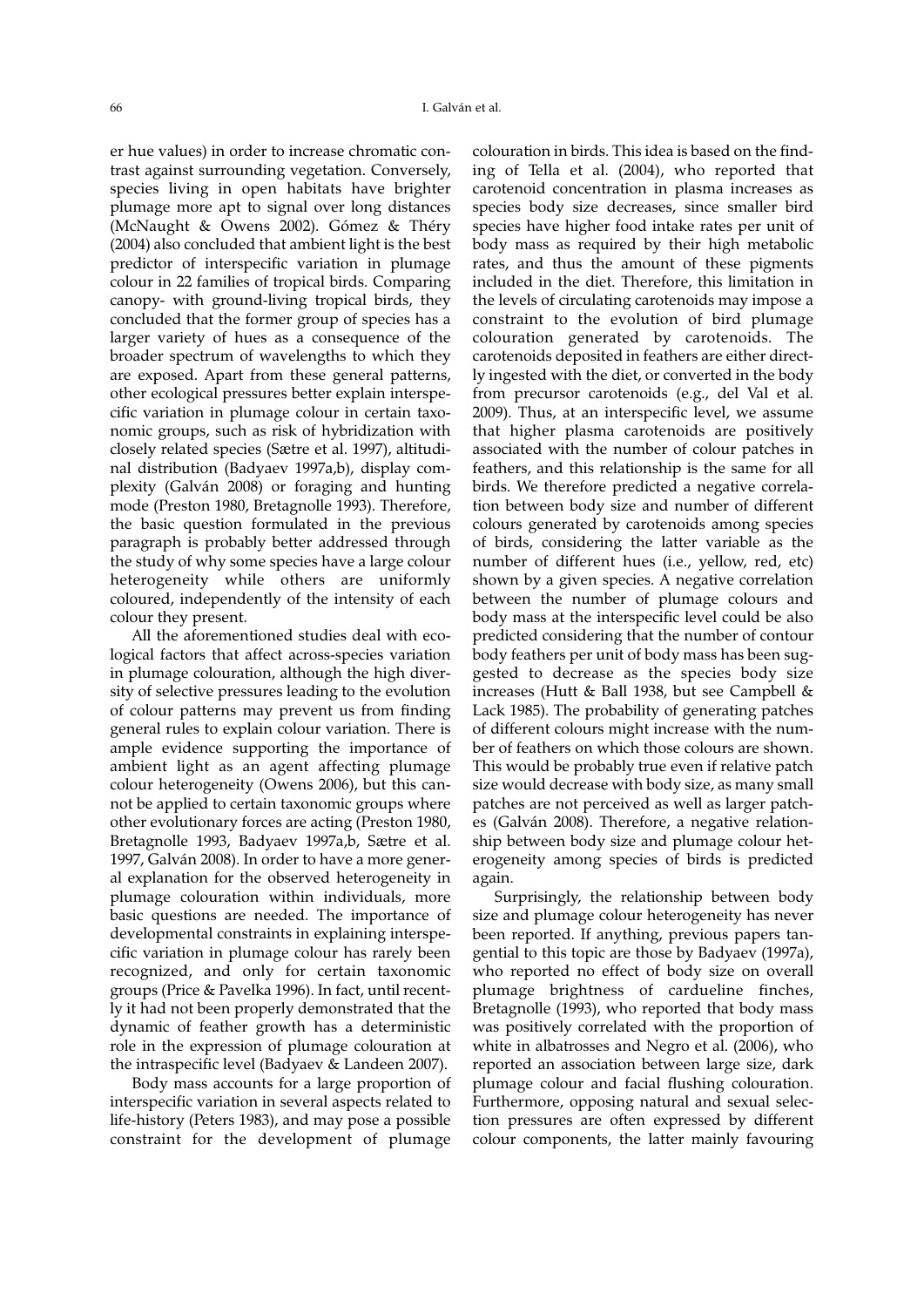brighter colours (Hill 2006). Natural selection imposes limits on the development of traits under sexual selection regimes (e.g., Evans 2004). Thus, birds with large numbers of feathers might be less constrained to generate ornamented feathers and birds with fewer feathers might be mainly exposed to natural selection pressures, which promote dark colours (melanin-based black, brown and chestnut; Hill 2006), hence limiting the possibilities to develop different colours.

The aim of our study is to analyse the relationship between body size and within-individual plumage colour heterogeneity in birds. With this aim, we used the dataset generated by Stoddard & Prum (2011) comprising measurements of male plumage colour heterogeneity using a model of avian visual perception in 111 species from 55 families of birds. Given the importance of ambient light in determining variation in plumage colour among many groups of birds (Owens 2006), the universal, inverse association between ambient light and habitat structure — volume of vegetation, and the close relationship among body mass, habitat preferences and spatial niche (Polo & Carrascal 1999), the influence of habitat preferences are controlled for when searching for a relationship between plumage colour heterogeneity and body size. Sexual dichromatism in plumage is also controlled for, as males of dichromatic species present a greater potential of exhibiting a more diverse plumage colouration than males of monochromatic species. This descriptive approach to interspecific variation is important because it focuses on how the tendency of species to retain ancestral colouration characteristics may limit the expression of ecological pressures such as visual communication under different ambient light levels and sexual selection on plumage colouration. Finally, we also investigate whether the number of contour body feathers is associated to body size using counts of body feathers.

#### MATERIALS AND METHODS

### **Plumage colour data**

Stoddard & Prum (2011) measured reflectance spectra of 965 plumage patches on male specimens of 111 species from 55 families of birds using an S2000 Ocean Optics spectrophotometer (Dunedin, Florida). These authors took reflectance measurements from six standard plumage patches per specimen, and up to seven additional patches were also considered in some species that

presented additional colours as perceived by the human eye. These measurements comprised a diverse set of colours generated by virtually all known colouration mechanisms: melanins (eu- or pheomelanin), carotenoids (red, orange, yellow, or purple), porphyrins (turacin or turacoverdin), psittacofulvins, structural (spongy barb rami or barbule melanin arrays), white (normal unpigmented or spongy barb white), or a combination of structural and pigmentary mechanisms (Stoddard & Prum 2011). Reflectance measurements were analyzed using the Goldsmith's (1990) tetrahedral colour space, which considers reflectance information along with the sensitivity of each of the four retinal cone cells of birds to put them in a tetrahedron whose center is the achromatic point and whose geometry allows to define each colour point by a vector with spherical coordinates composed of angles (which define the colour hue) and distances (which define the colour chroma) generated between the colour points and the achromatic origin (see Stoddard & Prum 2008, 2011 for further details on colour modelling). This allowed Stoddard & Prum (2011) to calculate the volume of the colour space of the species, as well as measures of colour span (the average of the Euclidean distances between each pair of colors) and hue disparity (magnitude of the angle between two colour vectors). Plumage colour volume is a measure of colour diversity, colour span a measure of the overall contrast among colour patches, and hue disparity a measure of overall hue contrast independent of chroma (Stoddard & Prum 2008). Thus, a plumage with a few highly contrasting colours may have a large value of colour span and a low value of colour volume, while a plumage with many poorly differentiated colours may have a low value of colour span and a high value of colour volume (Stoddard & Prum 2008). However, as these three measures can be interpreted as indexes of plumage colour heterogeneity within individuals, we use colour volume, colour span and hue disparity as provided in Supplementary Table 1 by Stoddard & Prum (2011) in our analyses of the relationship between colour heterogeneity and body size. Since Stoddard & Prum's (2011) measurements were obtained objectively using a spectrophotometer and an avian visual model, they likely reveal plumage colour heterogeneity as must be perceived by birds. Information on plumage colour diversity variables for the 111 species of birds is summarized here in Appendix 1.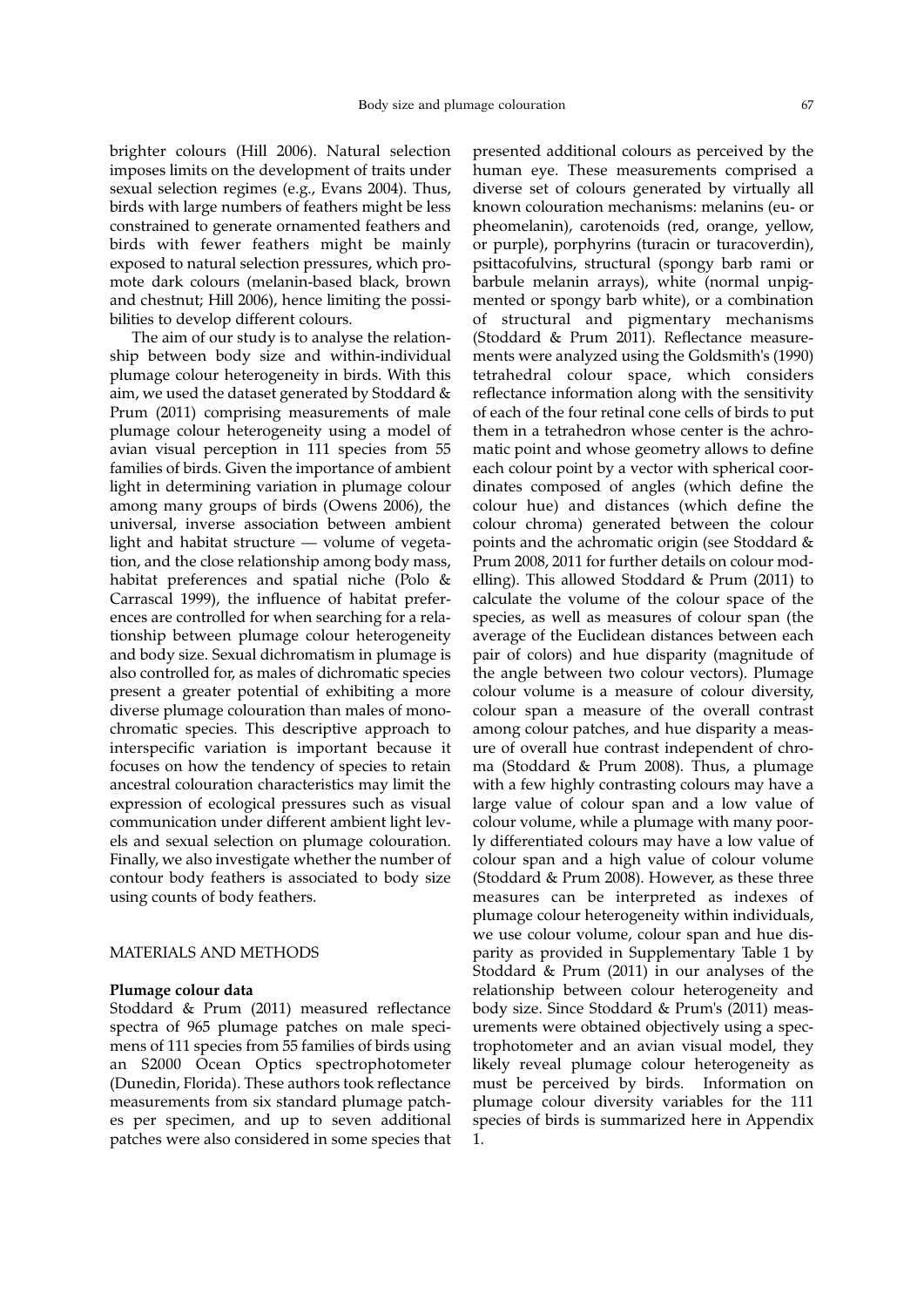## **Sexual dichromatism**

Information on sexual dichromatism in plumage was obtained by examining illustrations and text descriptions of birds in del Hoyo et al. (1992–2002, 2003–2010). A species was considered to be sexually dichromatic (score 1) when both sexes exhibited a conspicuous and clearly distinguishable difference in plumage colouration. Otherwise the species were categorised as monochromatic (score 0). Seddon et al. (2010) have recently shown that human visual assessment of sexual dichromatism is positively correlated with the avian perception of the trait. Information on sexual dichromatism is provided in Appendix 1.

## **Body size and coarse-grained habitat information**

We took body mass as an estimation of the body size of the species. Body mass data of males (or, when information for males was not available, the mean mass of males and females or the average of body mass range) were obtained from Dunning (1993). When information for certain species was not available from the latter, this was taken from del Hoyo et al. (1992–2002, 2003–2010), from Day et al. (2005) for the Great Bowerbird *Chlamydera nuchalis* and from BirdLife International (2011) for the Flame-breasted Fruit Dove *Ptilinopus marchei*. For the Barn Owl *Tyto alba*, we used information on the North American subspecies (*T. a. pratincola*). Since Stoddard & Prum (2011) treated the Greater Flamingo *Phoenicopterus roseus* and the American Flamingo *Phoenicopterus ruber* as distinct species, but the former is considered a subspecies of the latter by del Hoyo et al. (1992–2002), we assigned the same body mass to both species. Information on the body mass of the species is provided in Appendix 1.

Structural complexity and vegetation volume of the preferred habitat of each species (hereafter, coarse-grained habitat preference) was scored following an increasing multinomial order variable: -1 for habitats with very sparse vegetation cover, mainly pasturelands and shrublands with sparse vegetation cover made up of bushes lower than 1 m (hereafter 'open country' habitats); 0 for open woodlands with scattered trees, such as parklands, narrow riparian woods, hedgerows, savannah like habitats; and finally  $+1$  for dense forests with tall trees. This classification is meaningful in understanding coarse-grained patterns related to ecological implications of habitat preferences. The information about habitat structure was obtained from del Hoyo et al. (1992–2002, 2003–2010), and is shown in Appendix 1.

## **Relationship between body size and number of feathers**

Hutt & Ball (1938), on the basis of information on number of contour feathers previously reported by Wetmore (1936), concluded that the number of contour feathers decreases with body size in birds. However, these authors regressed the number of feathers divided by body mass against body mass, invalidating the analysis because the explanatory variable was not independent from the response variable, as it included the predictor in the denominator. Therefore, we re-analysed the data provided by Wetmore (1936), adding some information on number of contour feathers reported by Campbell & Lack (1985). For consistency, when data on a given species was available in both Wetmore's (1936) and Campbell & Lack's (1985) datasets, we only used the information from the former. When information on more than one specimen was available for a given species, we used the average number of all specimens. Also for consistency with the previous analyses of Wetmore (1936) and Campbell & Lack (1985), the body mass of the species was taken from either these sources or, when not available, from Dunning (1993) as in the previous analysis of plumage colour (see above). In total, we compiled information on number of feathers and body mass for 92 species of birds (Appendix 2). We did not control for phylogeny in this analysis because we were only interested in determining whether the negative allometry in the number of feathers suggested by Hutt & Ball (1938) was true, and the tendency that we found was indeed opposite to that suggestion (see Results).

#### **Data analyses**

Bird species are evolutionarily related through phylogeny, and therefore, they should not be treated as independent sample units (Felsenstein 1985, Harvey & Purvis 1991). Therefore, the effect of common ancestry among taxa can lead to an overestimation of degrees of freedom if phylogenetic relationships are not taken into account (see Garland et al. 2005 for a recent review). We used phylogenetic generalized least squares (PGLS) models (Martins & Hansen 1997) to control for phylogenetic effects in the analyses of the relationship between colour variables and body size and habitat preferences. PGLS is an extension of Grafen's (1989) phylogenetic regression, where phylogenetic relationships among species are used to calculate the variances and covariances of the traits. PGLS models thus establish the depend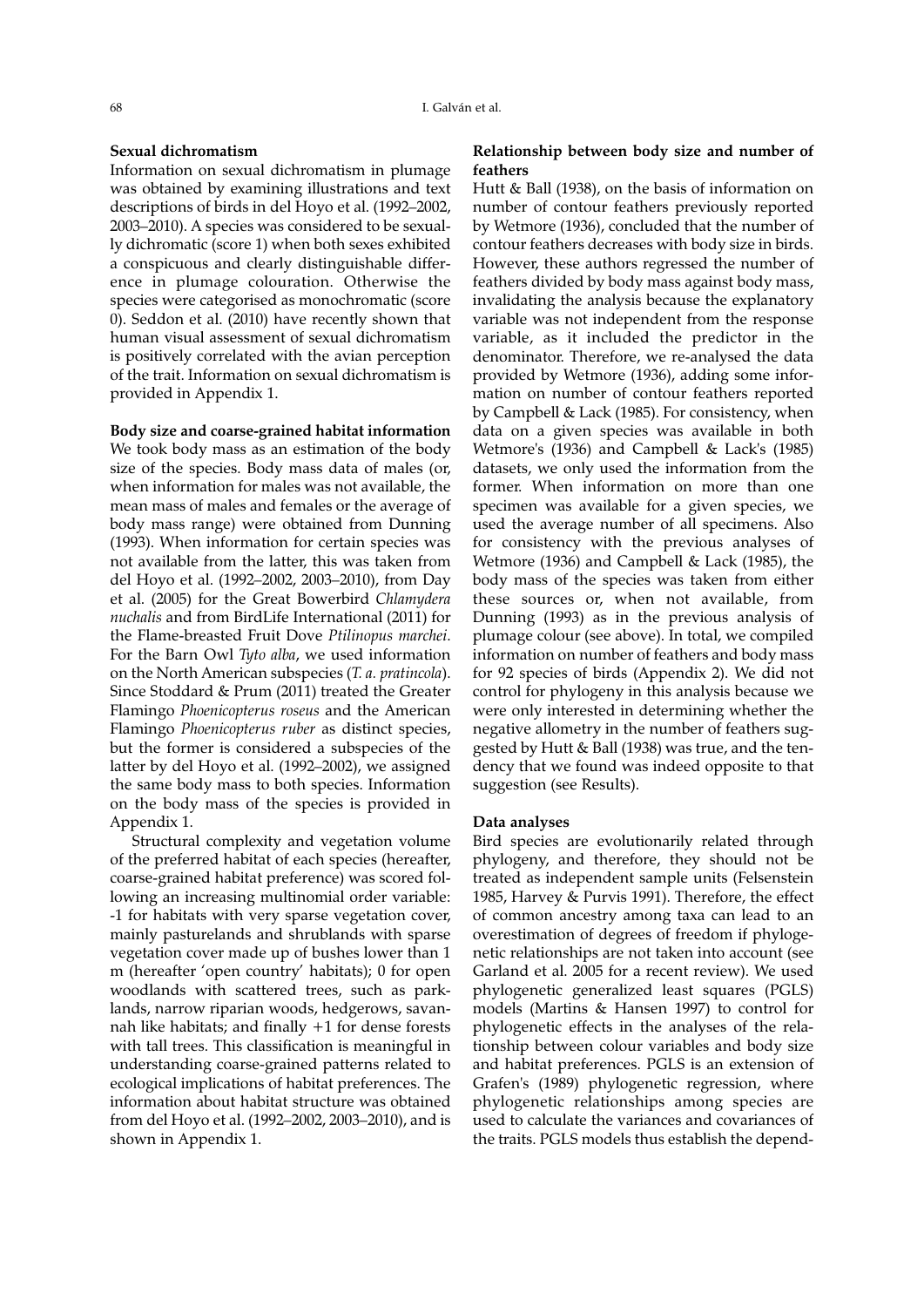ence structure among observations through a variance-covariance matrix (Martins & Hansen 1997). We ran PGLS models as implemented in R 2.12.2 (R Development Core Team 2011) with an unpublished function by R. Freckleton (University of Sheffield) (pglm3.4.r, available on request), and using the appropriate libraries  $\mu$ ape", "MASS" and "mvtnorm"). This function performs PGLS as developed by Martins & Hansen (1997) and calculates the measure of phylogenetic correlation  $(\lambda)$ established by Pagel (1999).  $\lambda$  is a likelihood ratio test that assumes a constant-variance random effects model of evolution (i.e., Brownian model) and adjusts the analyses for the degree of dependence among traits, considering that this degree can vary between a complete independence of data on phylogeny ( $\lambda = 0$ ; which would result in a star phylogeny) and a complete dependence of data on phylogeny  $(\lambda = 1)$ ; which would mean that traits covary in direct proportion to their shared evolutionary history)(Pagel 1999). We used Freckleton et al.'s (2002) procedure for PGLS models, which finds the covariance between pairs of traits that is optimal under a common random effects Brownian process (Freckleton et al. 2002). Therefore, we used Freckleton's function for PGLS to calculate the maximum likelihood (optimal) value of λ in our dataset given the phylogenetic hypothesis (see below) and performed the PGLS models described above adjusting for phylogenetic effects through λ.

The phylogenetic relationships (Appendix 3) were mainly taken from the recent study of Hackett et al. (2008). These authors constructed an avian phylogeny by using nuclear DNA sequence data from all but three nonpasserine families. As information from passerine families in that phylogeny is however incomplete, we used the study of Barker et al. (2004), also based on nuclear DNA sequence data, to determine phylogenetic relationships among passerine families. In addition, we used other studies to complete information on relationships between particular families. Thus, we used the supertree constructed by Jønsson  $\&$ Fjeldså (2006) from 97 studies based on different molecular datasets (mitochondrial genes, nuclear genes, both nuclear and mitochondrial genes or mitochondrial and morphological data) to determine the position of the families Coerebidae and Estrildidae. The study of Barker et al. (2001), based on nucleotide sequence variation, was used to determine the position of the families Cardinalidae, Thraupidae and Icteridae. Information on phylogenetic relationships among nonpasserine families was completed with the study of Ericson et al. (2006) from genomic DNA to determine the position of Ramphastidae. Relationships between species within families were taken from the species-level supertree constructed by Davis (2008), with additional information from McGuire et al. (2007) to establish the relationships between hummingbird species, and from Wright et al. (2008) to establish the relationships between some parrot species. *Ptilinopus magnificus* was considered as the sister species of both *P. marchei* and *P. jambu* because different studies have found that the former is the sister species to other *Ptilinopus* species (Davis 2008, Gibb & Penny 2010). As not all these phylogenies were calibrated (i.e., estimates of ages for nodes were not available), and different methods were used to build the phylogenies, we set all branch lengths equal to unity in our compiled phylogeny, thus assuming a speciational model of evolution.

In the PGLS models, the colour response variables (colour volume, colour span and hue disparity) were regressed on body mass  $(log_{10}$ -transformed), coarse grained habitat preferences and sexual dichromatism. For habitat preferences we used a linear contrast table, ordering the three levels of this factor according to the following sequence: treeless 'open country' (factor score -1), open woodlands  $(0)$ , dense forest  $(+1)$ . We also added the type of colour vision of the species (i.e., the fourth cone uses either ultraviolet-sensitive (UVS), code 1, or violet-sensitive (VS), code 0, opsin pigments) as an additional covariate to the models, because Stoddard & Prum (2011) have found that the avian plumage colour gamut is higher for the species with UVS system, and this may thus represent a confounding variable. Information on the type of colour vision was taken from the Supplementary Table 1 provided by Stoddard & Prum (2011; see Appendix 1).

#### RESULTS

## **Relationship between body size and plumage colour heterogeneity**

The global model (i.e. using the full set of predictor variables) for colour span showed an optimal value for  $\lambda$  of 0.169. At this value, the model was significant ( $F_{4,106} = 5.14$ ,  $p = 0.001$ ) and explained 16.2% of variance in colour span among species. As predicted, body mass had a negative and significant effect on colour span ( $b = -0.038$ ,  $t = -3.37$ ,  $p = 0.001$ ), indicating that the colour span of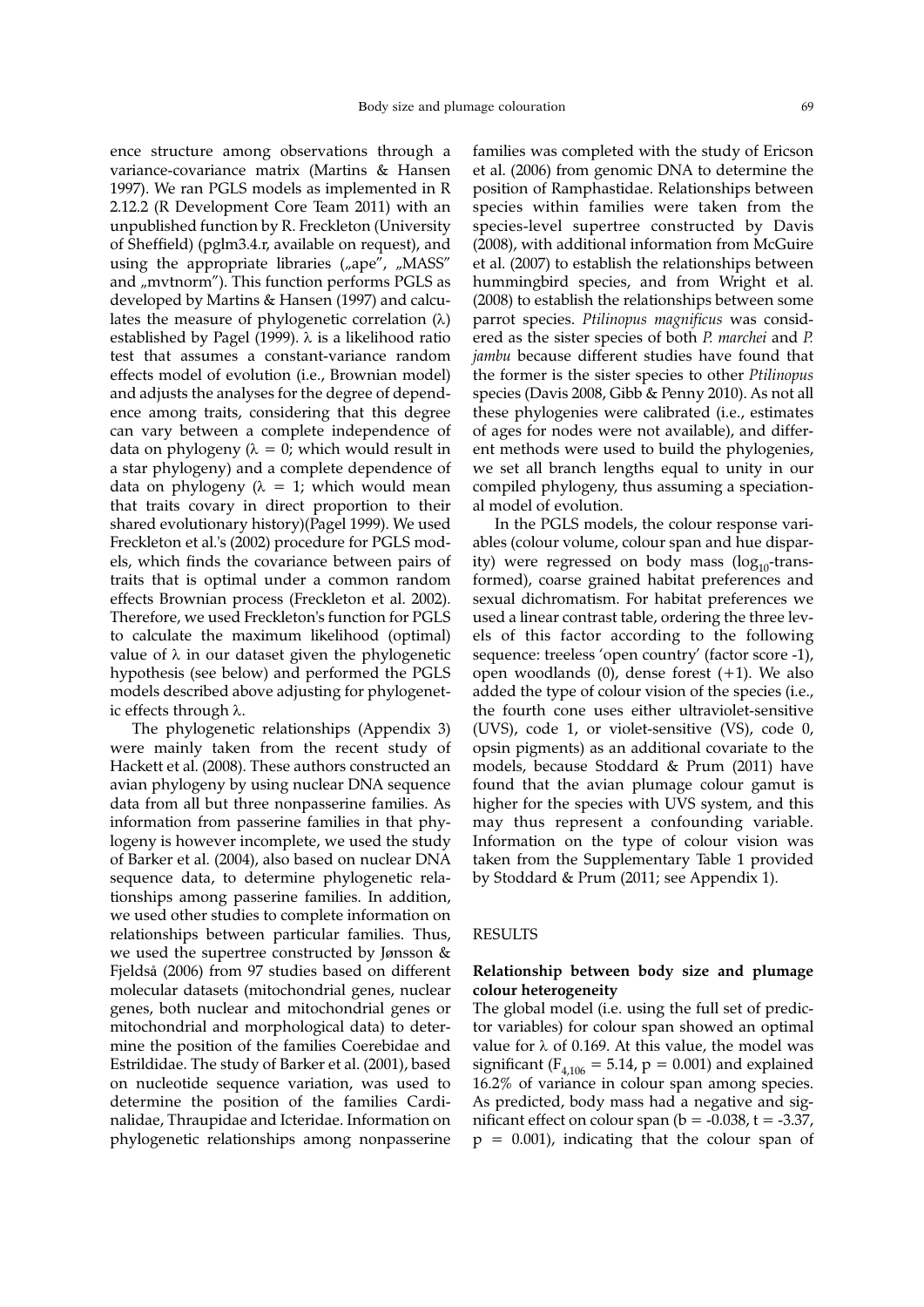plumage decreased with the body size of the species. The linear (ordered) influence of the structural complexity of preferred habitats was positive and significant ( $b = 0.027$ ,  $t = 2.17$ ,  $p = 0.032$ ): it increased from 'open country' treeless habitats to more vegetated environments. By contrast, non-significant effects were found for sexual dichromatism ( $b = -0.009$ ,  $t = -0.57$ ,  $p = 0.572$ ) and type of colour vision ( $b = 0.012$ ,  $t = 0.54$ ,  $p = 0.590$ ). When these non-significant terms were removed from the model, the optimal value of  $λ$  was 0.238, value at which the model was highly significant ( $F_{2,108} = 9.01$ ,  $p < 0.001$ ) and explained 14.3% of variance in colour span. The effect of body mass did not change (body mass:  $b = -0.036$ ,  $t = -3.23$ ,  $p = 0.002$ ; Fig. 1), and the effect of habitat preference changed to marginally non-significant ( $b = 0.023$ ,  $t = 1.96$ ,  $p = 0.052$ ; Fig. 2).

The model for hue disparity showed that this variable had a stronger phylogenetic signal  $(\lambda = 0.509)$  than color span. In the maximal model, only the effect of habitat preference was significant (b =  $0.214$ , t = 2.45, p = 0.016; body mass:  $b = -0.028$ ,  $t = -0.33$ ,  $p = 0.738$ ; sexual dichromatism:  $b = -0.131$ ,  $t = -1.24$ ,  $p = 0.217$ ; colour vision type:  $b = 6.45 \times 10^{-3}$ ,  $t = 0.039$ ,  $p = 0.968$ ). The reduced model including only the effect of habitat preference was significant ( $F_{1,109} = 5.54$ , p = 0.020) explained 4.8% of variance in hue disparity, indicating that plumage hue disparity also increased with habitat complexity.



Fig. 1. Relationship between plumage colour span and body mass ( $log<sub>10</sub>$ -transformed), after controlling for the effects of habitat preferences and phylogenetic signal. The residual figures of the response variable are shown (i.e., partial effects after applying a PGLS model without body mass). The dotted lines show the 95% confidence intervals for the regression line.  $n = 111$  species.



Fig. 2. Adjusted means ( $\pm$  SE) for plumage colour span of 111 species of birds, according to coarse-grained habitat preferences, after controlling for the covariation with body mass and phylogeny. Sample sizes: open country' habitats — 11 species, open woodlands — 69 species, dense forests — 31 species.

The model for colour volume showed that this variable had a phylogenetic signal ( $\lambda = 0.182$ ) similar to that of colour span and then weaker than hue disparity. The only significant term in the maximal model for this variable was colour vision type ( $b = 0.001$ ,  $t = 2.84$ ,  $p = 0.005$ ; body mass:  $b = -10^{-5}$ , t = -0.49, p = 0.628; habitat preference:  $b = 2.68 \times 10^{-4}$ , t = 1.17, p = 0.242; sexual dichromatism:  $b = 3.87 \times 10^{-5}$ ,  $t = 0.133$ ,  $p = 0.894$ ). The reduced model including only the effect of colour vision type was significant ( $F_{1,109} = 7.15$ ,  $p = 0.009$ ) and explained 6.1% of variance in colour volume, indicating that plumage colour volume was greater for species with UVS-colour vision than for species with VS-colour vision.

## **Relationship between body size and number of feathers**

A Pearson correlation test between  $log_{10}$ -number of feathers and  $log_{10}$ -body mass showed a positive correlation between these variables  $(r = 0.86,$  $n = 92$ ). This indicates that an association between number of feathers and body mass cannot represent a mechanism that explains the negative relationship between plumage colour heterogeneity and body size found here.

## DISCUSSION

Plumage colour heterogeneity (colour span) decreased as the species size increased after controlling for the effects of habitat, sexual dichromatism,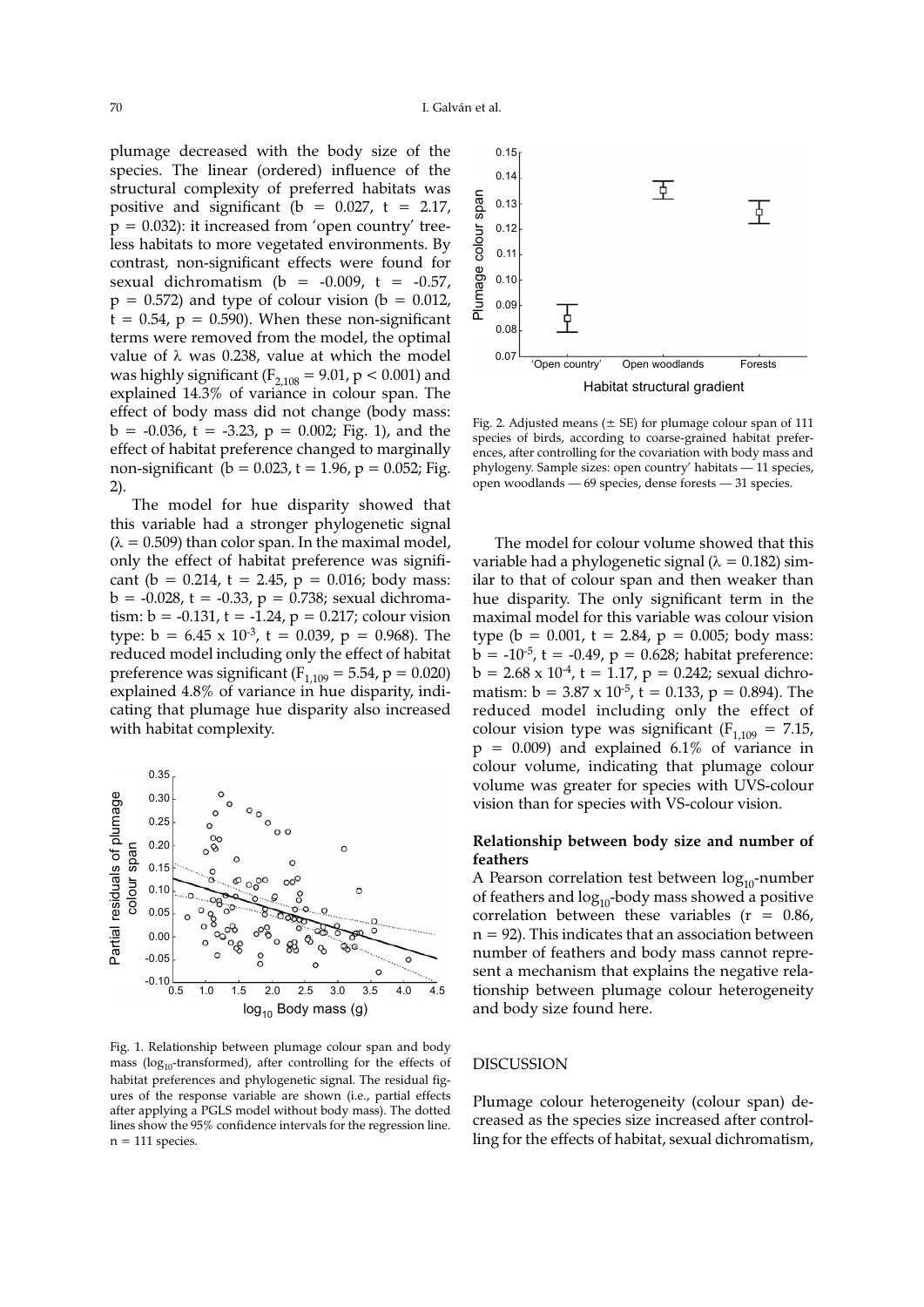colour vision type and phylogeny. Body size thus appears as a potential constraint for the evolution of bird colouration. This constraint has been so far overlooked, but our finding suggests that future studies of plumage colour heterogeneity at the interspecific level should consider body size as a confounding variable.

We only found a significant effect of body size in one of the three different measures of plumage colour heterogeneity provided by Stoddard & Prum (2011), i.e. colour span. The amount of phylogenetic signal was also different between these measures, because it was relatively low in colour span and colour volume  $(\lambda = 0.24$  and 0.17, respectively), but was considerably greater in hue disparity ( $\lambda = 0.52$ ). Therefore, although colour volume, colour span and hue disparity are alternative measures of plumage colour heterogeneity (Stoddard & Prum 2008), their evolution may respond to different factors. This is likely, as the particular biological significance of these measures differ. Plumage colour volume quantifies the overall diversity of colours within a plumage (i.e., how many different colour patches, independently of how different they are perceived by birds, occur in a plumage), colour span quantifies the contrast among colour patches (i.e., how different are perceived the colour patches within a plumage), and hue disparity is an aspect of the uniformity of the variation in hue among colour patches within a plumage (Stoddard & Prum 2008). Thus, the effect of body size was only found on the level of contrast among plumage colour patches, which suggests that the evolution of this plumage colour property, but not other properties such as the number of different hues independently of how different they are, is constrained by body size. Future studies should investigate why the three measures of plumage colour heterogeneity also present different phylogenetic inertia. In any case, the difference in the phylogenetic inertia indicates that the number of different hues is more labile than the overall contrast beween colour patches, which should be considered by studies on the evolution of plumage colouration.

Our study thus opens new avenues for research, in which body size may be considered a potential explanatory factor for several ecological patterns related to bird plumage colouration. For example, it could be postulated that one mechanism responsible for the negative association between plumage colour diversity and body size is the predicted negative relationship between species body size and plasma carotenoid levels found by Tella et al. (2004), as carotenoid levels may not only limit the proportion of coloured plumage, but also the possibilities to generate different contrasting colours which is the property that colour span measures. The functional link between circulating carotenoid levels and body size may be due to the fact that smaller species consume higher amounts of food (from which carotenoids must be taken) per unit of body mass than larger species because of their high metabolic rates (Tella et al. 2004). Plumage colours generated by carotenoids represent 13.6% of the avian plumage colour gamut, and these pigments are present in most colours generated by a combination of different pigments or of pigments and specialized feather structures, which represent 36.2% of the avian plumage colour gamut (Stoddard & Prum 2011). Thus, natural selection pressures acting on the carotenoid levels through its association with body size could represent constraints for the development of plumage colour. Although our dataset included some species of parrots (Order Psittaciformes), which are known to not deposit carotenoids in feathers (Stoddard & Prum 2011), they only represent a small portion of the total of species considered in the analyses (Appendix 1), so the association between plumage colour heterogeneity and body size may still be observed even if the allometry in plasma carotenoid levels is actually a responsible mechanism. Furthermore, other alternative hypotheses may be formulated to explain our results (see below).

An alternative, but not exclusive hypothesis, is that the tendency of smaller birds to exhibit more contrasting colour patches in their plumage is not a consequence of physiological constraints, but an adaptation to their visual communication needs, as the spatial distance for detecting conspecifics (i.e. viewing distance) seems to be positively related to body size (Kiltie 2000). This means that larger species are able to detect conspecifics at longer distances, and thus smaller species may be forced to develop more conspicuous colourations to be used in intraspecific interactions. This idea is reinforced by the fact that, on average, small-sized species usually inhabit more dense habitats (Polo & Carrascal 1999) where vegetation constrains visual detection at distance, thus the derived need to be more conspicous. However, visual acuity does not scale with body size like viewing distance (Kiltie 2000), so that longer detection distances are not translated into better resolution. Furthermore, plumage colour patches are not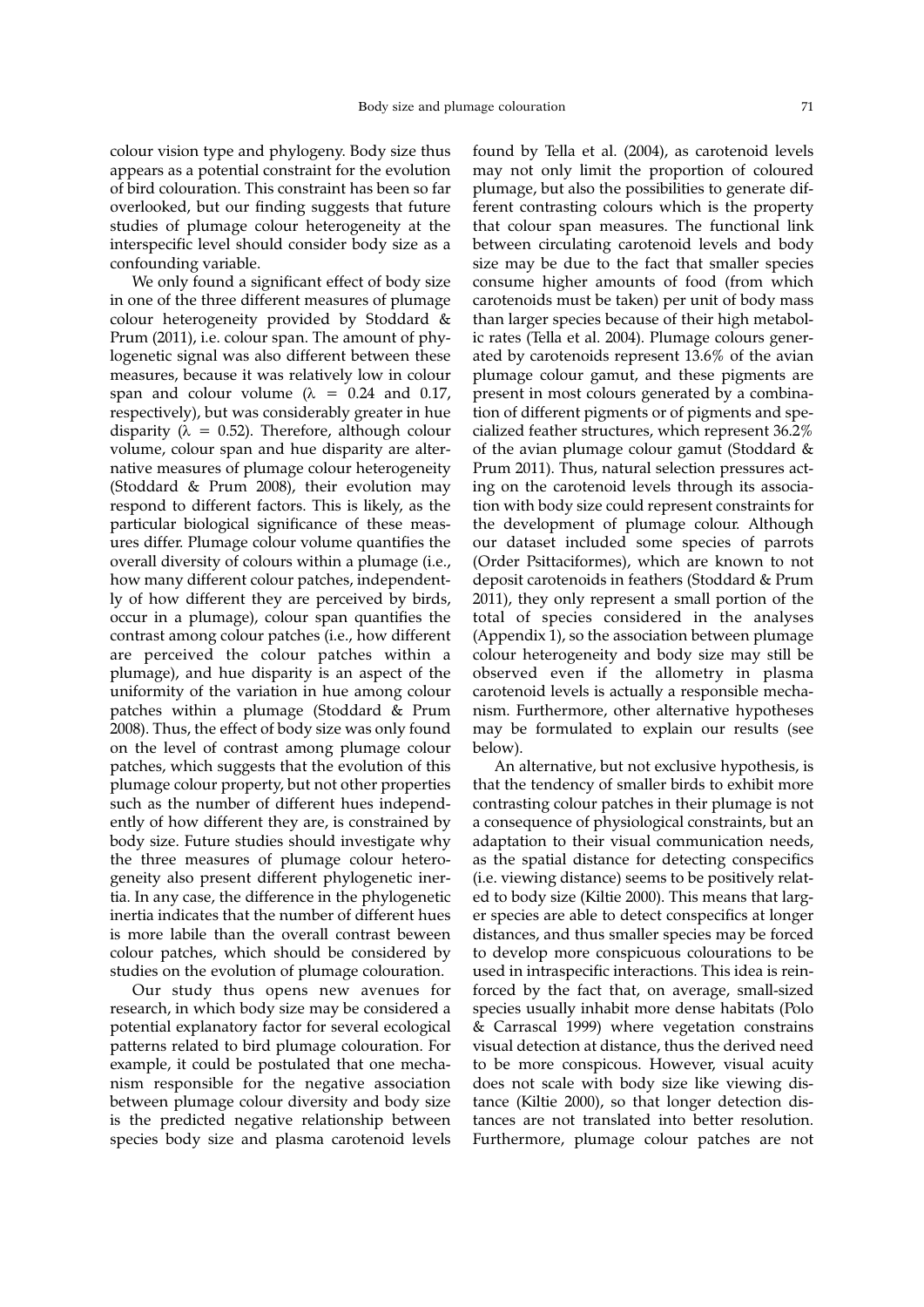only aimed at improving the possibility of being detected, but also contain information not merely related to presence that requires close examination among conspecifics (Dale 2006).

Finally, plumage colour heterogeneity in open habitats tended to be lower than in the rest of habitat types. Since natural selection exerts stronger pressure on open habitats due to higher predation risk (Götmark & Post 1996, Rodríguez et al. 2001), birds living in those environments should have a limited repertoire of plumage colouration. In fact, ground-nesting birds, which generally correspond to birds living in open habitats, exhibit more cryptic colours than birds nesting on trees or other structures associated to closed habitats (Haskell 1996). Our study suggests that the role of natural selection in limiting the evolution of contrasting plumage colours in open habitats could be generalized to several avian families and thus constitutes an important evolutionary force.

Given that body mass accounts for a large proportion of interspecific variation in several aspects related to life-history (Peters 1983), plumage colour heterogeneity is likely to have coevolved with several life-history characteristics if it is indeed constrained by body size. The importance of plumage colouration in evolutionary studies, exemplified by its role in developing early ideas on evolution and adaptation (Darwin 1871, Cott 1940), makes us predict that the general pattern that we are reporting here will have broad implications for understanding the ecological context in which many evolutionary processes associated with plumage colour, such as sexual selection, social signaling or concealment (Hill & McGraw 2006), occur.

## ACKNOWLEDGEMENTS

I.G. was supported by a Marie Curie Intra-European Fellowship (PIEF-GA-2009-252145) within the 7th European Community Framework Programme, and A.R. from a I3P predoctoral grant from Consejo Superior de Investigaciones Científicas (CSIC). J.J.N. and A.R. were supported by Project CGL2006-07481, funded by the Ministry of Science and Innovation. We thank Anders Pape Møller, Gary Bortolotti and Graeme Ruxton for numerous and constructive comments on previous drafts. Claire Jasinski kindly improved the English of an early draft, and Javier Seoane helped us with some references. Rob Freckleton kindly provided us with his R function for PGLS analyses.

#### REFERENCES

- Badyaev A. V. 1997a. Altitudinal variation in sexual dimorphism: a new pattern and alternative hypotheses. Behav. Ecol. 8: 675–690.
- Badyaev A. V. 1997b. Covariation between life history and sexually selected traits: an example with cardueline finches. Oikos 80: 128–138.
- Badyaev A. V., Landeen E. A. 2007. Developmental evolution of sexual ornamentation: model and a test of feather growth and pigmentation. Int. Comp. Biol. 47: 221–233.
- Barker F. K., Barrowclough G. F., Groth J. G. 2001. A phylogenetic hypothesis for passerine birds: taxonomic and biogeographic implications of an analysis of nuclear DNA sequence data. Proc. R. Soc. B 269: 295–308.
- Barker F. K., Cibois A., Schikler P., Feinstein J., Cracraft J. 2004. Phylogeny and diversification of the largest avian radiation. Proc. Natl. Acad. Sci. USA 101: 11040– 11045.
- BirdLife International 2011. Species factsheet: *Ptilinopus marchei*. Downloaded from http://www.birdlife.org on 08/11/2012.
- Bretagnolle V. 1993. Adaptive significance of seabird coloration: the case of procellariiforms. Am. Nat. 142: 141–173.
- Campbell B., Lack E. 1985. A Dictionary of Birds. T & AD Poyser, Calton.
- Cott H. B. 1940. Adaptive coloration in animals. Methuen & Co. Ltd, London.
- Dale J. 2006. Intraspecific variation in coloration. In: Hill G. E., McGraw K. J. (eds). Bird Coloration. Vol. II: Function and Evolution. Harvard University Press, Cambridge, pp. 36–86.
- Darwin C. 1871. The descent of man, and selection in relation to sex. Murray, London.
- Davis K. E. 2008. Reweaving the Tapestry: A Supertree of Birds. Ph.D. Thesis, University of Glasgow.
- Day L. B., Westcott D. A., Olster D. H. 2005. Evolution of bower complexity and cerebellum size in bowerbirds. Brain Behav. Evol. 66: 62–72.
- del Hoyo J., Elliot A., Sargatal J. (eds). 1992–2002. Handbook of the Birds of the World. Vols. 1–7. Lynx Edicions, Barcelona.
- del Hoyo J., Elliot A., Christie D. A. (eds). 2003–2010. Handbook of the Birds of the World. Vols. 8–15. Lynx Edicions, Barcelona.
- del Val E., Senar J. C., Garrido-Fernández J., Jarén M., Borrŕs A., Cabrera J., Negro J. J. 2009. The liver but not the skin is the site for conversion of a red carotenoid in a passerine bird. Naturwissenschaften 96: 797–801.
- Dunning J. B. 1993. CRC Handbook of Avian Body Masses. CRC Press, Boca Ratón.
- Ericson P. G. P., Anderson C. L., Britton T., Elzanowski A., Johansson U. S., Källersjö M., Ohlson J. I., Parsons T. J., Zuccon D., Mayr G. 2006. Diversification of Neoaves: integration of molecular sequence data and fossils. Biol. Lett. 2: 543–547.
- Evans M. R. 2004. Limits on the evolution of tail ornamentation in birds. Am. Nat. 163: 341–357.
- Felsenstein J. 1985. Phylogenies and the comparative method. Am. Nat. 125: 1–15.
- Freckleton R. P., Harvey P. H., Pagel M. 2002. Phylogenetic analysis and comparative data: a test and review of evidence. Am. Nat. 160: 712–726.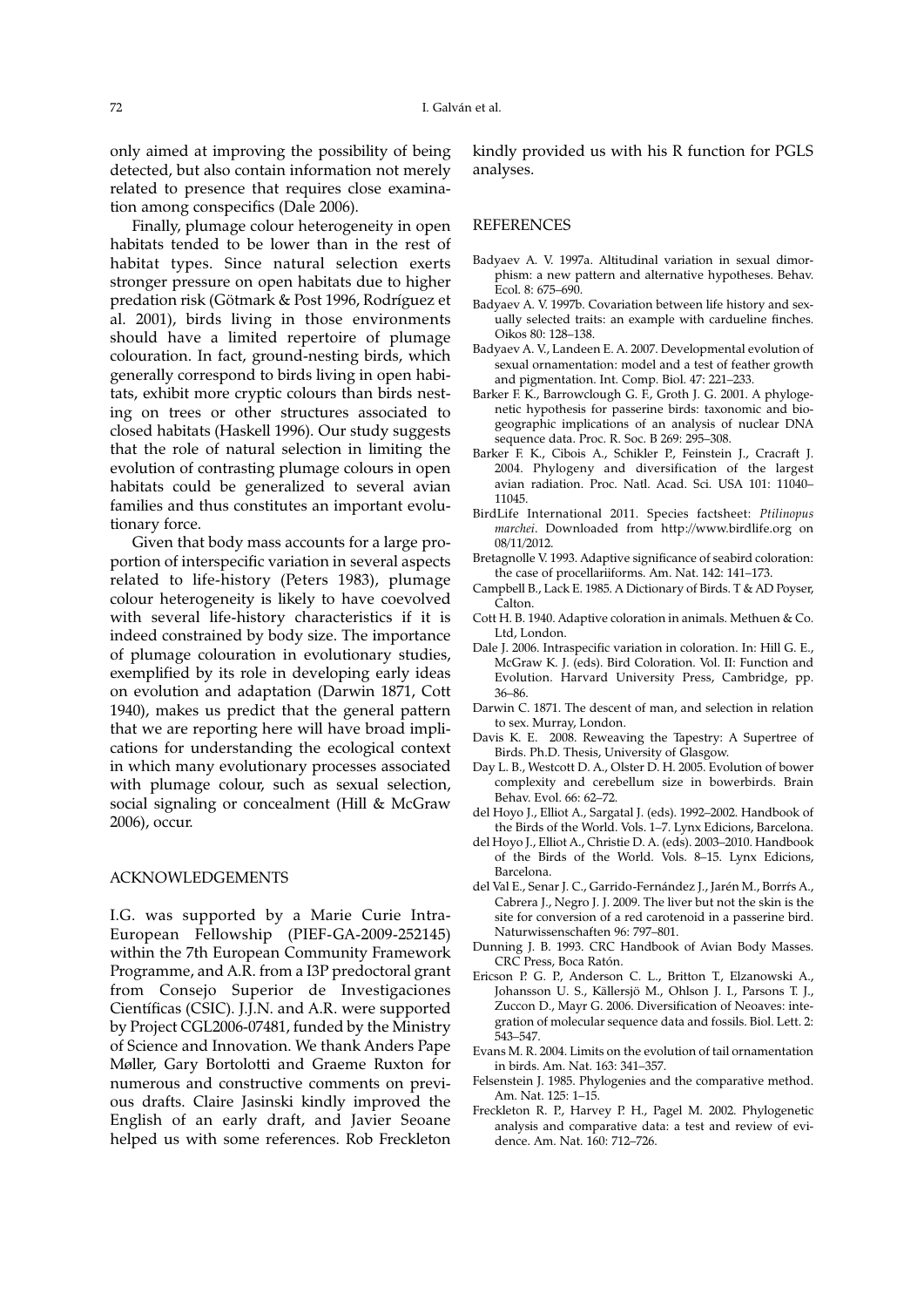- Galván I. 2008. The importance of white on black: unmelanized plumage proportion predicts display complexity in birds. Behav. Ecol. Sociobiol. 63: 303–311.
- Garland T. Jr., Bennett A. F., Rezende E. L. 2005. Phylogenetic approaches in comparative physiology. J. Exp. Biol. 208: 3015–3035.
- Gibb G. C., Penny D. 2010. Two aspects along the continuum of pigeon evolution: a South-Pacific radiation and the relationship of pigeons within Neoaves. Mol. Phylogen. Evol. 56: 698–706.
- Goldsmith T. H. 1990. Optimization, constraint, and history in the evolution of eyes. Q. Rev. Biol. 65: 281–322.
- Gómez D., Théry M. 2004. Influence of ambient light on the evolution of colour signals: comparative analysis of a Neotropical rainforest bird community. Ecol. Lett. 7: 279–284.
- Götmark F., Post P. 1996. Prey selection by sparrowhawks, *Accipiter nisus*: relative predation risk for breeding passerine birds in relation to their size, ecology and behaviour. Phil. Tran. R. Soc. B 351: 1559–1577.
- Grafen A. 1989. The phylogenetic regression. Phil. Trans. R. Soc. Lond. B 326: 119–156.
- Hackett S. J., Kimball R. T., Reddy S., Bowie R. C. K., et al. 2008. A phylogenomic study of birds reveals their evolutionary history. Science 320: 1763–1768.
- Harvey P. H., Purvis A. 1991. Comparative methods for explaining adaptations. Nature 351: 619–624.
- Haskell D. G. 1996. Do bright colors at nests incur a cost due to predation? Evol. Ecol. 10: 285–288.
- Hill G. E. 2006. Female mate choice for ornamental coloration. In: Hill G. E., McGraw K. J. (eds). Bird Coloration. Vol. II: Function and Evolution. Harvard University Press, Cambridge, pp. 137–200.
- Hill G. E., McGraw K. J. 2006. Bird Coloration. Vol. II: Function and Evolution. Harvard University Press, Cambridge.
- Hutt F. B., Ball L. 1938. Number of feathers and body size in passerine birds. Auk 55: 651–657.
- Jønsson K. A., Fjeldså J. 2006. A phylogenetic supertree of oscine passerine birds (Aves: Passeri). Zool. Scr. 35: 149–186.
- Kiltie R. A. 2000. Scaling of visual acuity with body size in mammals and birds. Funct. Ecol. 14: 226–234.
- Losos J. B. 2008. Phylogenetic niche conservatism, phylogenetic signal and the relationship between phylogenetic relatedness and ecological similarity among species. Ecol. Lett. 11: 995–1007.
- Martins E. P., Hansen T. F. 1997. Phylogenies and the comparative method: a general approach to incorporating phylogenetic information into the analysis of interspecific data. Am. Nat. 149: 646–667.
- McGuire J. A., Witt C. C., Altshuler D. L., Remsen J. V. 2007. Phylogenetic systematics and biogeography of hummingbirds: Bayesian and maximum likelihood analyses of partitioned data and selection of an appropriate partitioning strategy. Syst. Biol. 56: 837–856.
- McNaught M. K., Owens I. P. F. 2002. Interspecific variation in plumage colour among birds: species recognition or light environment? J. Evol. Biol. 15: 505–514.
- Negro J. J., Sarasola J. H., Fariñas F., Zorrilla I. 2006. Function and occurrence of facial flushing in birds. Comp. Biochem. Physiol. A 143: 78–84.
- Owens I. P. F. 2006. Ecological explanations for interspecific variability in coloration. In: Hill G. E., McGraw K. J. (eds). Bird Coloration. Vol. II: Function and Evolution. Harvard University Press, Cambridge, pp. 380–416.
- Owens I. P. F., Bennett P. M., Harvey P. H. 1999. Species richness among birds: body size, life history, sexual selection or ecology? Proc. R. Soc. B 266: 933–939.
- Pagel M. 1999. Inferring the historical patterns of biological evolution. Nature 401: 877–884.
- Peters R. H. 1983. The ecological implications of body size. 1st edn. Cambridge University Press, Cambridge.
- Polo V., Carrascal L. M. 1999. Shaping the body mass distribution of Passeriformes: habitat use and body mass are evolutionarily and ecologically related. J. Anim. Ecol. 68: 324–337.
- Preston C. R. 1980. Differential perch site selection by color morphs of the Red-tailed Hawk (*Buteo jamaicensis*). Auk 97: 782–789.
- Price T., Pavelka M. 1996. Evolution of a colour pattern: history, development, and selection. J. Evol. Biol. 9: 451–470.
- R Development Core Team 2011. R: a language and environment for statistical computing. Vienna.
- Rodríguez A., Andrén H., Jansson G. 2001. Habitat-mediated predation risk and decision making of small birds at forest edges. Oikos 95: 383–396.
- Sætre G.-P., Moum T., Bureš S., Král M., Adamjan M., Moreno J. 1997. A sexually selected character displacement in flycatchers reinforces premating isolation. Nature 387: 589–592.
- Seddon N., Tobias J., Eaton M., Odeen A. 2010. Human vision can provide a valid proxy for avian perception of sexual dichromatism. Auk 127: 283–292.
- Stoddard M. C., Prum R. O. 2008. Evolution of avian plumage color in a tetrahedral color space: a phylogenetic analysis of new world buntings. Am. Nat. 171: 755–776.
- Stoddard M. C., Prum R. O. 2011. How colorful are birds? Evolution of the avian plumage color gamut. Behav. Ecol. 22: 1042–1052.
- Tella J. L., Figuerola J., Negro J. J., Blanco G., Rodríguez-Estrella R., Forero M. G., Blázquez M. C., Green A. J., Hiraldo F. 2004. Ecological, morphological and phylogenetic correlates of interspecific variation in plasma carotenoid concentration in birds. J. Evol. Biol. 17: 156–164.
- Théry M. 2006. Effects of light environment on color communication. In: Hill G. E., McGraw K. J. (eds). Bird Coloration. Vol. I: Mechanisms and Measurements. Harvard University Press, Cambridge, pp. 148–173.
- Wetmore A. 1936. The number of contour feathers in passeriform and related birds. Auk 53: 159–169.
- Wright T. F., Schirtzinger E. E., Matsumoto T., Eberhard J. R., Graves G. R., Sánchez J. J., Capelli S., Müller H., Scharpegge J., Chambers G. K., Fleischer R. C. 2008. A multilocus molecular phylogeny of the parrots (Psittaciformes): support for a Gondwanan origin during the Cretaceous. Mol. Biol. Evol. 25: 2141–2156.

#### **STRESZCZENIE**

# **[Wielkość ciała jako czynnik ograniczający w ewolucji ubarwienia upierzenia ptaków]**

Ewolucja ubarwienia ptasiego upierzenia jest wiązana z wieloma czynnikami selekcyjnymi, w tym z z ochroną przez drapieżnikami oraz możliwością komunikowania różnych informacji. Jednak potencjalny związek pomiędzy ubarwieniem upierzenia i wielkością ciała nie był do tej pory rozpatrywany. Autorzy stawiają hipotezę, że wielkość ciała stanowi czynnik ograniczający w ewolucji ubarwienia upierzenia, bazując na dwóch zależnościach. Po pierwsze, zakłada się, że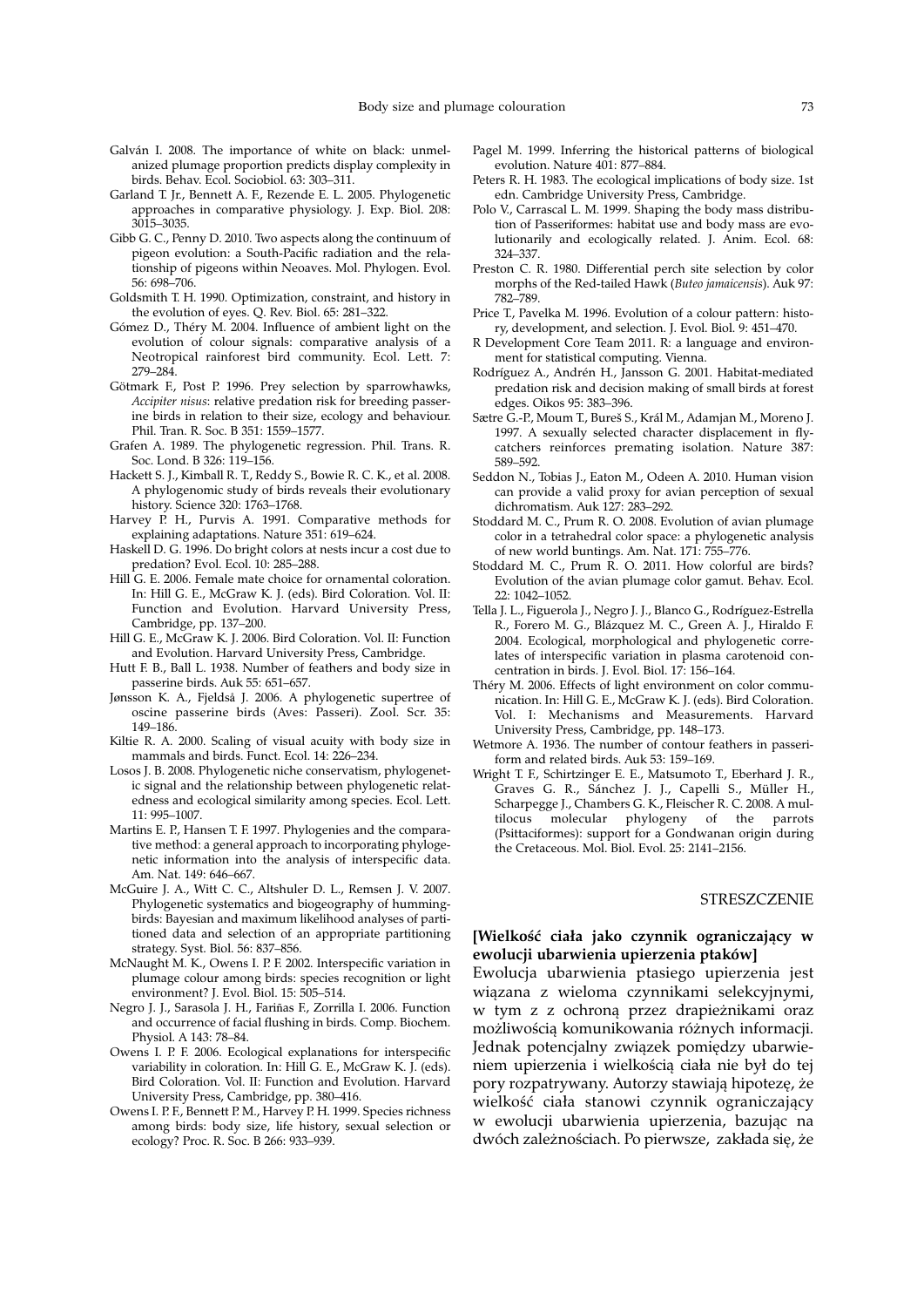względna liczba piór zwiększa się wraz ze zmniejszaniem się wielkości ciała ptaków, a po drugie, w przypadku ubarwienia opartego o barwniki karotenoidowe, koncentracja karotenoidów krążących we krwi zmniejsza się wraz ze wzrostem wielkości ciała.

Autorzy analizują związek pomiędzy wielkością ciała (na podstawie masy ciała) i ubarwieniem ptaków korzystając z danych zawartych w pracy Stoddard & Prum (2011) obejmujących pomiary spektrofotometryczne upierzenia samców 111 gatunków ptaków z 55 rodzin oraz model widzenia ptasiego (Apendyks 1). W analizach autorzy uwzględnili także występowanie dymorfizmu płciowego i środowisko życia ptaka (wyróżniając trzy typy: środowiska otwarte z rzadką, niską roślinnością, środowiska otwarte porośnięte z rzadka drzewami oraz tereny ze zwartym drzewostanem). Pod uwagę wzięto również dane o liczbie piór konturowych, znalezione w literaturze dla 92 gatunków ptaków (Apendyks 2) oraz powiązania filogenetyczne badanych gatun ków (Apendyks 3).

W przeciwieństwie do panujących poglądów wykazano, że wraz ze wzrostem masy ptaków rośnie liczba piór konturowych. Stwierdzono

negatywną zależność między różnorodnością ubarwienia – określaną jako zakres kolorów w obrębie jednego gatunku (co można uznać jako miarę kontrastu pomiędzy różnymi fragmentami upierzenia tego samego osobnika) a wielkością ciała (kontrolując wpływ powiązań filogenetycznych, dymorfizmu płciowego, sposobu widzenia i habitatu) (Fig. 1). Autorzy sugerują, że przyczyną może być negatywna korelacja pomiędzy koncentracji poziomem karotenoidów we krwi i wielkością ciała ptaków. W związku z wyższym metabolizmem, małe ptaki konsumują relatywnie większe ilości pożywienia, z którego pobierane są karotenoidy, dlatego ilość tych barwników we krwi mniejszych ptaków jest większa. Inna, choć nie wykluczająca się, hipoteza związana jest z komunikacyjną rolą upierzenia i możliwością dostrzeżenia osobnika tego samego gatunku. Małe ptaki, zwykle zamieszkujące bardziej zwarte środowiska, musiały wykształcić bardziej kolorowe ubarwienie w celu ułatwienia relacji międzyosobniczych. Hipoteza ta wiąże się z innym wynikiem pracy — stwierdzono, że różnorodność kolorów jest najniższa u ptaków zamieszkujących tereny otwarte (Fig. 2).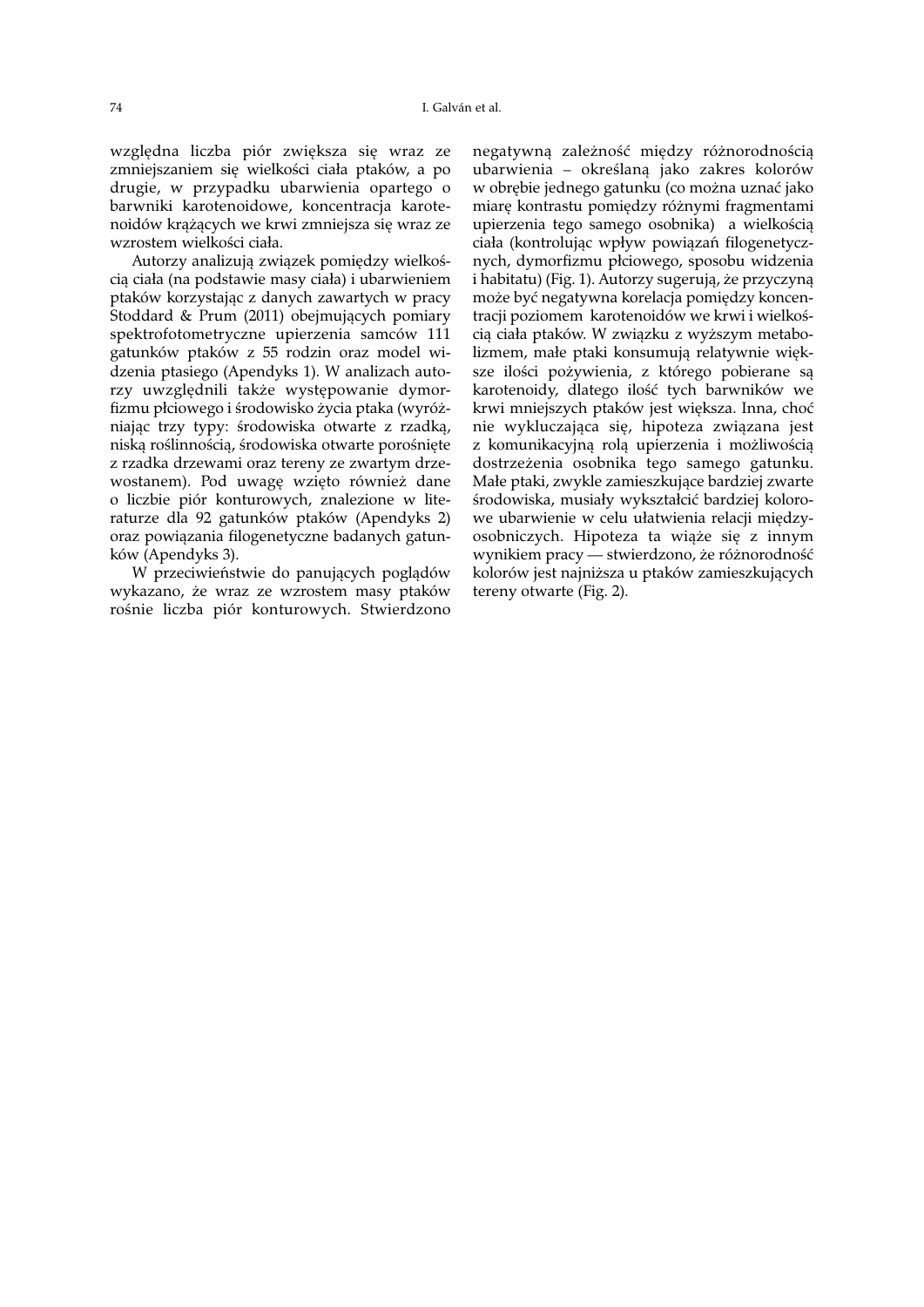| the study, with the corresponding values of plumage colour diversity (colour span, hue disparity and colour volume), colour<br>vm. Intormation on plumage colour diversity and colour vision type was taken from Stoddard & Prum (2011). The habitat<br>ed habitat according to the following sequence: $-1$ — treeless 'open country', $0$ — open woodlands, $1$ — dense forests. Sexual<br>nd clearly distinguishable difference in plumage colouration, 0 — species categorised as monochromatic. |
|------------------------------------------------------------------------------------------------------------------------------------------------------------------------------------------------------------------------------------------------------------------------------------------------------------------------------------------------------------------------------------------------------------------------------------------------------------------------------------------------------|
|                                                                                                                                                                                                                                                                                                                                                                                                                                                                                                      |
|                                                                                                                                                                                                                                                                                                                                                                                                                                                                                                      |
|                                                                                                                                                                                                                                                                                                                                                                                                                                                                                                      |
|                                                                                                                                                                                                                                                                                                                                                                                                                                                                                                      |
|                                                                                                                                                                                                                                                                                                                                                                                                                                                                                                      |
|                                                                                                                                                                                                                                                                                                                                                                                                                                                                                                      |
|                                                                                                                                                                                                                                                                                                                                                                                                                                                                                                      |
|                                                                                                                                                                                                                                                                                                                                                                                                                                                                                                      |
|                                                                                                                                                                                                                                                                                                                                                                                                                                                                                                      |
|                                                                                                                                                                                                                                                                                                                                                                                                                                                                                                      |
|                                                                                                                                                                                                                                                                                                                                                                                                                                                                                                      |
|                                                                                                                                                                                                                                                                                                                                                                                                                                                                                                      |
|                                                                                                                                                                                                                                                                                                                                                                                                                                                                                                      |
|                                                                                                                                                                                                                                                                                                                                                                                                                                                                                                      |
|                                                                                                                                                                                                                                                                                                                                                                                                                                                                                                      |
|                                                                                                                                                                                                                                                                                                                                                                                                                                                                                                      |
|                                                                                                                                                                                                                                                                                                                                                                                                                                                                                                      |
| tructural gradient was categorized ordering the preferre<br>vision type, body mass, habitat and sexual dichromatist.<br>ichromatism: 1 — both sexes exhibited a conspicuous are<br>suppendix 1. List of the 111 species of birds included in                                                                                                                                                                                                                                                         |

| Species                | Family       | Body mass (g)  | Colour span                          | Hue disparity              | Colour volume | Colour vision<br>type | Habitat | dichromatism<br>Sexual |
|------------------------|--------------|----------------|--------------------------------------|----------------------------|---------------|-----------------------|---------|------------------------|
| Circus cyaneus         | Accipitridae | 358.0          | 42E-02                               | $4.73E - 0$                | $-49E-06$     |                       |         |                        |
| Halcyon senegalensis   | Alcedinidae  | 58.6           | 9.28E-02                             | $41E+00$                   | 5.47E-05      |                       |         |                        |
| Ceyx lepidus           | Alcedinidae  | 14.0           | 56E-01<br>က                          | $1.85E + 00$               | $1.31E-03$    |                       |         |                        |
| Ceyx pictus            | Alcedinidae  | $\frac{4}{11}$ | 29E-0<br>က                           | $1.49E + 00$               | 3.84E-04      | ୨                     |         |                        |
| Fratercula arctica     | Alcidae      | 381.0          | 4.44E-02                             | 5.43E-01                   | 2.92E-06      | ୨                     | ᡪ       |                        |
| Cygnus olor            | Anatidae     | 11800.0        | $62E - 02$<br>က                      | $3.52E-0$                  | 3.89E-08      | Š                     | $\circ$ |                        |
| Nettapus auritus       | Anatidae     | 257.0          | $1.05E - 01$                         | 7.64E-0                    | 2.85E-04      | $\frac{8}{5}$         | $\circ$ |                        |
| Somateria mollissima   | Anatidae     | 2218.0         | 33E-02<br>ۊ                          | 9.54E-01                   | 1.26E-06      | $\Im$                 |         |                        |
| Aix galericulata       | Anatidae     | 628.0          | $1.44E - 01$                         | $1.23E + 00$               | 6.74E-04      | 559                   |         |                        |
| Anas clypeata          | Anatidae     | 636.0          | 9.55E-02                             | $1.20E + 00$               | 2.60E-04      |                       |         |                        |
| Piranga olivacea       | Cardinalidae | 28.6           | $07E - 01$<br>$\mathbf{a}$           | $3.88E - 0$                | 7.29E-05      |                       |         |                        |
| Cyanocompsa cyanoides  | Cardinalidae | 32.5           | 63E-02<br>ιó                         | $2.03E + 00$               | 8.04E-06      | S                     |         |                        |
| Cardinalis cardinalis  | Cardinalidae | 45.4           | 00E-01<br>$\sim$                     | 2.62E-01                   | 5.26E-05      | SAN                   |         |                        |
| Cyanocompsa brissonii  | Cardinalidae | 20.6           | $1.42E - 01$                         | $1.51E + 00$               | 8.10E-06      | S                     |         |                        |
| Cyanocompsa parellina  | Cardinalidae | 15.0           | $.60E - 02$<br>4                     | 48E-01                     | 1.99E-05      |                       |         |                        |
| Passerina rositae      | Cardinalidae | 20.0           | 1.77E-01                             | $.28E + 00$                | 3.21E-04      |                       |         |                        |
| Passerina ciris        | Cardinalidae | 16.1           | $.99E-01$<br>$\overline{\mathsf{N}}$ | $.21E + 00$                | 2.09E-03      |                       |         |                        |
| Passerina cyanea       | Cardinalidae | 14.9           | $23E - 02$<br>တ                      | 4.98E-01                   | 2.50E-05      |                       |         |                        |
| Passerina caerulea     | Cardinalidae | 29.3           | 55E-01<br>$\overline{\mathsf{N}}$    | $28E + 00$                 | $92E-04$      |                       |         |                        |
| Passerina amoena       | Cardinalidae | 16.0           | $1.65E - 01$                         | $.12E+00$                  | 5.79E-06      |                       |         |                        |
| Passerina leclancherii | Cardinalidae | 14.0           | 2.78E-01                             | $1.30E + 00$               | 3.18E-04      |                       |         |                        |
| Passerina versicolor   | Cardinalidae | 11.8           | 1.37E-01                             | 6.66E-01                   | 2.09E-04      |                       |         |                        |
| Coereba flaveola       | Coerebidae   | 9.4            | $1.09E-01$                           | $6.57E - 0$                | $6.12E-05$    |                       |         |                        |
| Claravis pretiosa      | Columbidae   | 67.3           | SO-389.                              | $9.62E - 0$                | 1.03E-06      | 550                   |         |                        |
| Treron apicauda        | Columbidae   | 220.0          | S8E-02<br>တ                          | 5.54E-0                    | 2.47E-05      |                       |         |                        |
| Ptilinopus magnificus  | Columbidae   | 189.0          | $-61E - 01$                          | '.49E-01<br>$\overline{ }$ | 5.07E-04      |                       |         |                        |
| Ptilinopus marchei     | Columbidae   | 326.0          | $79E-01$                             | 1.37E+00                   | 5.69E-04      | $\Im$                 |         |                        |
| Ptilinopus jambu       | Columbidae   | 135.0          | 66E-01                               | 0.116<br>တ                 | 2.40E-04      | $\Im$                 |         |                        |
| Caloenas nicobarica    | Columbidae   | 492.0          | $.31E - 01$                          | $41E + 00$                 | 5.13E-04      | $\frac{8}{3}$         |         |                        |
| Coracias caudatus      | Coraciidae   | 108.0          | 1.71E-01                             | $.63E + 00$                | $9.49E-04$    | $\frac{8}{3}$         |         |                        |
| Corvus brachyrhynchos  | Corvidae     | 458.0          | 44E-02<br>Ń۰                         | $.22E + 00$                | $0.00E + 00$  | $\Im$                 |         |                        |
| Cyanocitta cristata    | Corvidae     | 86.8           | 25E-02<br>တ                          | 64E+00                     | 1.83E-05      | $\Im$                 |         |                        |
| Rupicola peruviana     | Cotingidae   | 266.0          | $2.13E - 01$                         | 2.07E-01                   | 3.48E-05      | $\Im$                 |         |                        |
| Rupicola rupicola      | Cotingidae   | 218.0          | 1.57E-01                             | $2.19E - 0$                | 1.14E-04      | ୨ଁ                    |         |                        |
| Xipholena punicea      | Cotingidae   | 68.1           | 7.71E-02                             | 4.20E-01                   | 3.29E-05      | ୨ଁ                    |         |                        |
| Cotinga maynana        | Cotingidae   | 69.0           | $.34E - 01$                          | $.35E + 00$                | 1.66E-04      | ୨                     |         |                        |
| Crax rubra             | Cracidae     | 4133.0         | $0.09E - 02$                         | $42E+00$                   | $0.00E + 00$  |                       |         |                        |
|                        |              |                |                                      |                            |               |                       |         |                        |

Continued on the next page Continued on the next page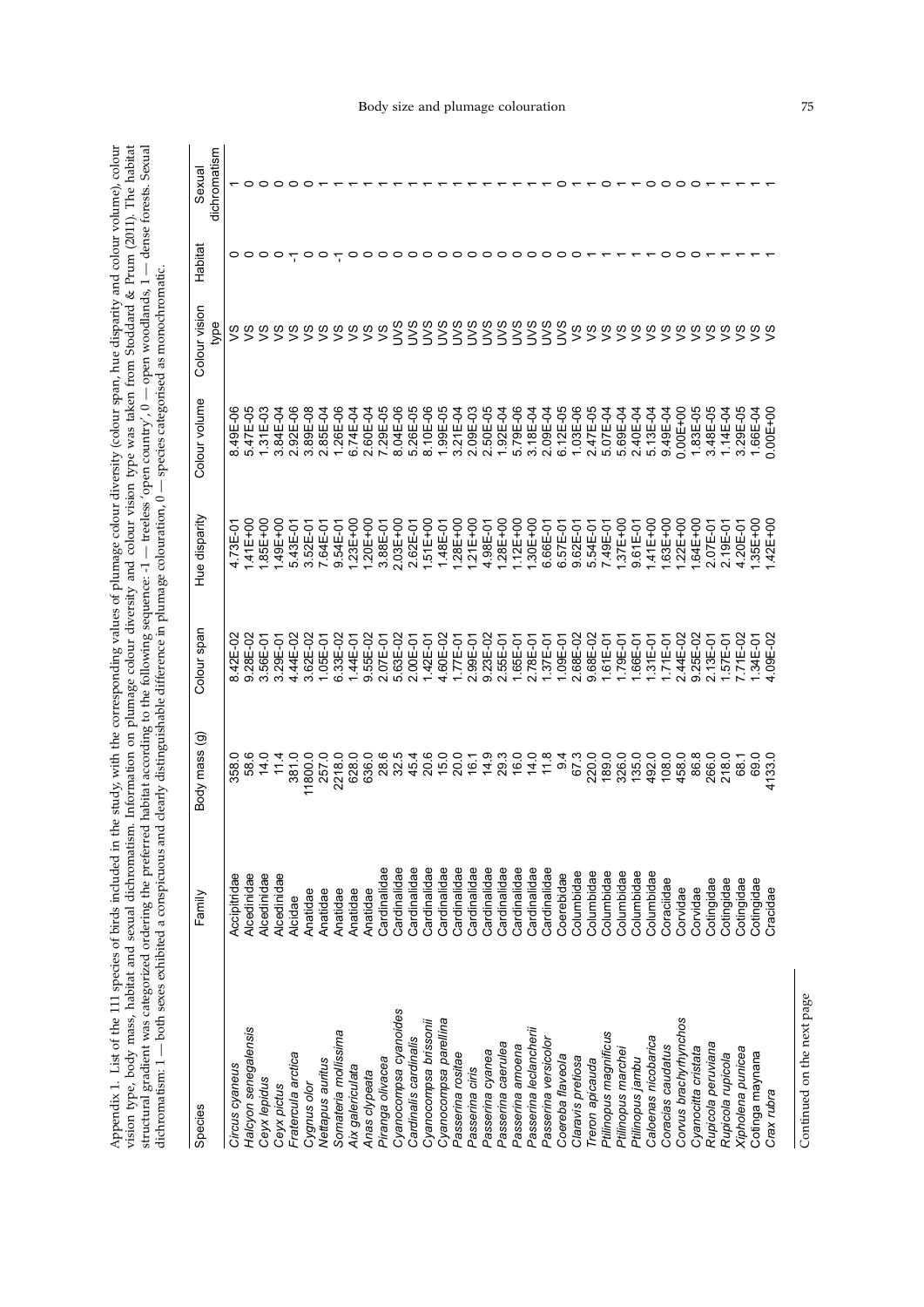| Species                                 | Family            | Body mass (g)    | Colour span     | Hue disparity | Colour volume | Colour vision<br>type | Habitat | dichromatism<br>Sexual |
|-----------------------------------------|-------------------|------------------|-----------------|---------------|---------------|-----------------------|---------|------------------------|
| Chrysococcyx klaas                      | Cuculidae         |                  | $0.05E - 01$    | $8.28E - 0$   |               |                       |         |                        |
|                                         |                   | 24.3<br>13.3     |                 |               | 7.57E-05      |                       |         |                        |
| Erythrura gouldiae                      | Estrildidae       |                  | $-34E-01$       | $1.61E + 00$  | 3.80E-03      | $\breve{\le}$         |         |                        |
| Uraeginthus ianthinogaster              | Estrildidae       | 13.1             | $3.02E - 0$     | $1.62E + 00$  | 2.97E-04      | $\leq$                |         |                        |
| Calyptomena viridis                     | Eurylaimidae      | 57.9             | $2.26E - 0$     | 9.28E-01      | 3.15E-05      |                       |         |                        |
| Cymbirhynchus macrorhynchos             | Eurylaimidae      | 63.2             | $2.40E - 0'$    | 7.34E-01      | 4.13E-05      |                       |         |                        |
| Eurylaimus ochromalus                   | Eurylaimidae      | 33.3             | $1.03E - 0'$    | 7.95E-01      | 3.83E-05      |                       |         |                        |
| Fregata magnificens                     | Fregatidae        | 1281.0           | 3.23E-02        | 5.38E-01      | 1.45E-06      | 8888                  |         |                        |
| Carduelis tristis                       | Fringillidae      | 13.2             | $1.26E - 0$     | 4.44E-0       | 2.82E-05      |                       | o       |                        |
| Carpodacus mexicanus                    | Fringillidae      | 21.4             | $.02E-0$        | 2.73E-01      | 4.97E-06      |                       |         |                        |
| oxia leucoptera                         | Fringillidae      | 27.8             | $1.33E - 0$     | 4.62E-01      | 7.59E-05      |                       |         |                        |
| Galbula cyanescens                      | Galbulidae        | 25.3             | $42E-01$        | 5.28E-01      | 2.96E-04      |                       |         |                        |
| Hirundo rustica                         | Hirundinidae      | 16.2             | $1.58E - 0$     | $1.69E + 00$  | 8.05E-05      |                       |         |                        |
| Agelaius phoeniceus                     | cteridae          | 63.6             | 3.54E-0         | 8.18E-01      | $0.00E+00$    |                       |         |                        |
| Sturnella militaris                     | cteridae          | 46.2             | 3.63E-01        | 4.05E-01      | 9.04E-07      |                       |         |                        |
| Jacana spinosa                          | Jacanidae         | 78.9             | 1.36E-01        | $6.18E - 01$  | 5.68E-06      |                       |         |                        |
| Sterna hirundo                          | Laridae           | 120.0            | 45E-02<br>4     | 5.34E-01      | 9.48E-07      |                       |         |                        |
| Pagophila eburnea                       | -aridae           | 616.0            | 2.36E-02        | 2.99E-01      | 2.35E-07      |                       | ᡪ       |                        |
| arus argentatus                         | aridae            | 1226.0           | 3.54E-02        | 2.56E-01      | 2.37E-06      |                       | ᡪ       | 000                    |
| Larus marinus                           | -aridae           | 1829.0           | $6.19E-02$      | 2.62E-01      | 7.51E-06      |                       | 7       |                        |
| Leptosomus discolor                     | Leptosomidae      | 220.0            | 7.50E-02        | $1.64E+00$    | 7.06E-05      |                       |         |                        |
| Malurus cyanocephalus                   | Maluridae         | 13.0             | 1.99E-01        | $1.04E + 00$  | 2.25E-04      |                       |         |                        |
| Malurus splendens                       | Maluridae         | 10.0             | 2.72E-01        | $.16E + 00$   | 8.64E-04      |                       |         |                        |
| Nyctyornis amictus                      | Meropidae         | 80.0             | $2.10E - 0'$    | $1.15E + 00$  | $1.09E-03$    |                       |         |                        |
| Momotus momota                          | Momotidae         | 112.0            | 2.06E-01        | $1.35E + 00$  | 1.30E-03      |                       |         | っ                      |
| Luscinia calliope                       | Muscicapidae      | 18.5             | 8.61E-02        | 3.96E-01      | 3.95E-05      |                       |         |                        |
| Corythaeola cristata                    | Musophagidae      | 965.0            | <b>1.11E-01</b> | 1.56E+00      | 2.12E-04      |                       |         | റ റ                    |
| Tauraco hartlaubi                       | Musophagidae      | 224.0            | $1.47E - 01$    | $1.30E + 00$  | 5.09E-04      |                       |         |                        |
| Acryllium vulturinum                    | Numididae         | 1645.0           | 46E-02<br>ထ     | 1.66E+00      | $1.71E-05$    |                       |         | 00                     |
| Nyctibius griseus                       | Vyctibiidae       | 185.0            | 6.85E-02        | 5.02E-01      | $1.13E - 05$  |                       |         |                        |
| Oriolus xanthornus                      | Oriolidae         | 56.3             | 1.70E-01        | 3.04E-01      | 5.23E-05      |                       |         |                        |
| Eupodotis senegalensis                  | Otididae          | 1400.0           | 5.85E-02        | $1.09E + 00$  | 4.30E-06      |                       |         |                        |
| Astrapia splendidissima                 | Paradisaeidae     | 136.0            | $1.63E-01$      | $1.89E + 00$  | 7.97E-06      |                       |         |                        |
| Lophorina superba                       | Paradisaeidae     | 89.0             | 1.21E-01        | 1.58E+00      | 2.89E-05      |                       |         |                        |
| Parus caeruleus                         | Paridae           | 13.3             | $.14E-01$       | $.57E + 00$   | $9.01E-05$    |                       |         |                        |
| Dendroica petechia                      | Parulidae         | $9.\overline{8}$ | $.30E-02$       | 1.36E-01      | 2.50E-05      |                       |         |                        |
| Setophaga ruticilla                     | Parulidae         | 8.5              | $1.45E - 01$    | $6.03E - 01$  | 2.36E-04      |                       |         |                        |
| Phalacrocorax aristotelis               | Phalacrocoracidae | 1940.0           | $6.28E - 02$    | 1.04E+00      | 8.11E-06      |                       |         |                        |
| Lophophorus impejanus                   | Phasianidae       | 2090.0           | 2.18E-01        | $1.27E + 00$  | 1.06E-03      |                       |         |                        |
| sndobe <sub>l</sub> sndobe <sub>7</sub> | Phasianidae       | 601.0            | $1.09E-01$      | 5.27E-01      | 3.74E-06      |                       |         |                        |
| Rollulus rouloul                        | Phasianidae       | 232.0            | 84E-02          | $1.40E + 00$  | 4.02E-06      |                       |         |                        |
| Phoenicopterus roseus                   | Phoenicopteridae  | 3540.0           | 93E-02          | $5.48E - 0$   | 8.20E-06      |                       |         |                        |
| Phoenicopterus ruber                    | Phoenicopteridae  | 3540.0           | 92E-02          | $2.30E - 0$   | $1.89E - 05$  |                       |         |                        |
|                                         |                   |                  |                 |               |               |                       |         |                        |

Continued on the next page Continued on the next page

76 I. Galván et al.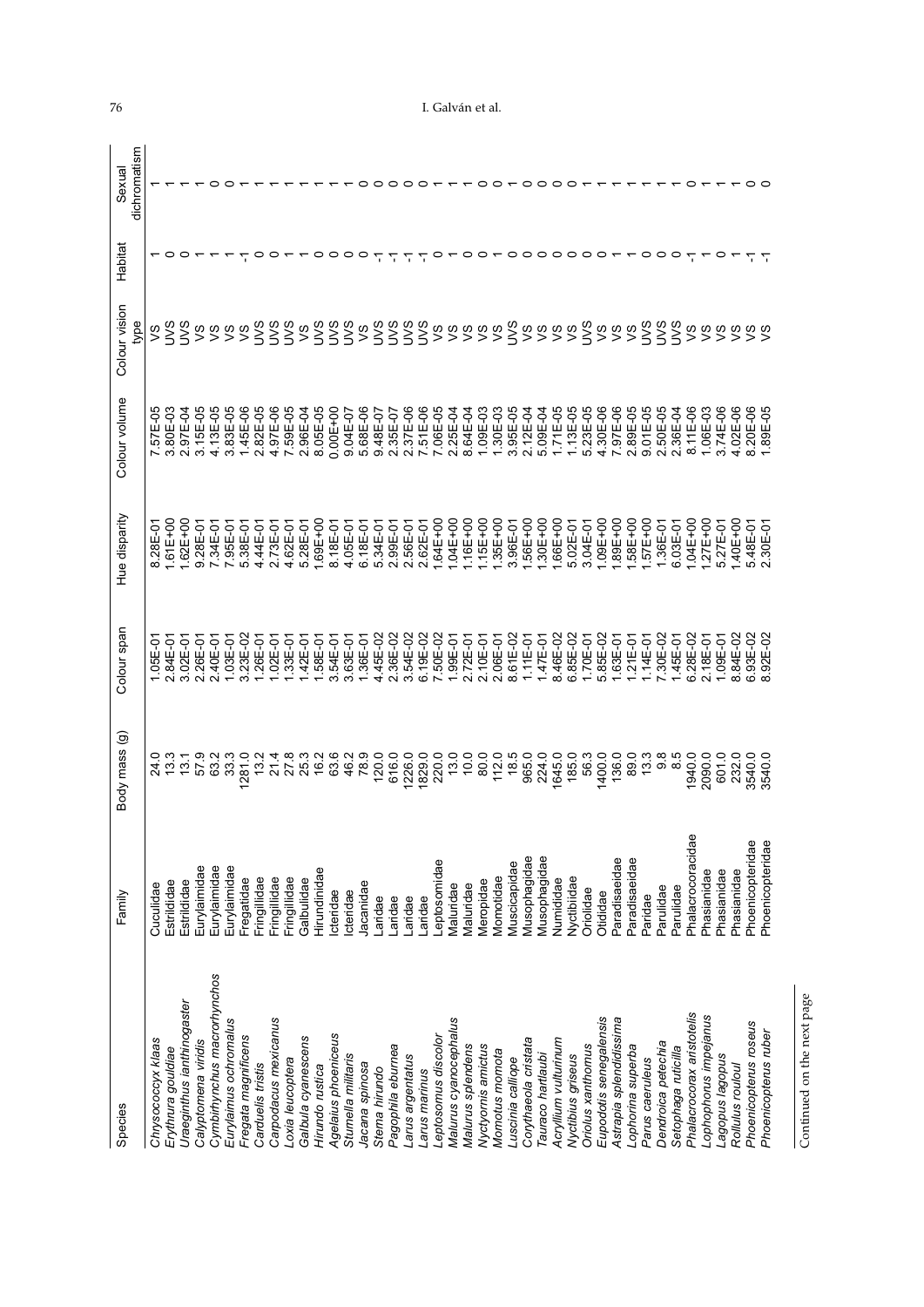| Species                    | Family                 | Body mass (g)      | Colour span       | Hue disparity | Colour volume | Colour vision        | Habitat | Sexual       |
|----------------------------|------------------------|--------------------|-------------------|---------------|---------------|----------------------|---------|--------------|
|                            |                        |                    |                   |               |               | type                 |         | dichromatism |
| Dryocopus pileatus         | Picidae                | 308.0              | $51E-01$          | $5.91E-0$     | 773E-05       |                      |         |              |
| Picus viridis              | Picidae                | 176.0              | $-28E - 0$        | 4.00 $E - 0$  | 2.63E-04      | 58                   |         |              |
| Pipra erythrocephala       | Pipridae               | 12.8               | $-50E-0$          | $7.44E - 0$   | 85E-04        |                      |         |              |
| Euplectes orix             | Ploceidae              | 17.0               | .98E-01<br>က      | 4.04E-0       | $.37E - 05$   | $\frac{8}{2}$        |         |              |
| Ploceus ocularis           | Ploceidae              | 25.2               | 51E-01            | $2.76E - 0$   | $51E-04$      | $\stackrel{6}{\leq}$ |         |              |
| Cacatua sulphurea          | Psittacidae            | 350.0              | $0.08E - 02$<br>∞ | $2.96E - 0$   | 47E-05        |                      |         |              |
| Charmosyna papou           | Psittacidae            | 87.2               | 3.35E-01          | 1.19E+00      | 1.01E-02      |                      |         |              |
| Chalcopsitta atra          | Psittacidae            | 260.0              | $.24E - 01$       | 8.76E-01      | 5.76E-05      |                      |         |              |
| Trichoglossus rubritorquis | Psittacidae            | 122.0              | $3.15E - 01$      | $.62E + 00$   | $-35E-03$     |                      |         |              |
| Ara chloroptera            | Psittacidae            | 250.0              | 2.78E-01          | $.18E+00$     | $.01E-03$     |                      |         |              |
| Pionus menstruus           | Psittacidae            | 247.0              | $2.14E-01$        | $.62E + 00$   | $.57E-03$     |                      |         |              |
| Amazona albifrons          | Psittacidae            | 206.0              | 2.48E-01          | $21E+00$      | 6.51E-03      |                      |         |              |
| Psophia leucoptera         | Psophiidae             | 990.0              | $1.26E - 01$      | 58E+00        | 8.07E-05      |                      |         |              |
| Chlamydera nuchalis        | Ptilonorhynchidae      | 188.8              | 7.09E-02          | 7.57E-01      | $-395-05$     |                      |         |              |
| Sericulus bakeri           | Ptilonorhynchidae      | 176.0              | 3.16E-01          | 5.21E-01      | $-395 - 34$   |                      |         |              |
| Porphyrio martinica        | Rallidae               | 257.0              | $1.67E - 01$      | $.67E + 00$   | 25E-04        |                      |         |              |
| Megalaima chrysopogon      | Ramphastidae           | 167.0              | 2.36E-01          | $42E+00$      | $.77E-03$     |                      |         |              |
| Tichodroma muraria         | Sittidae               | 18.0               | $-81E - 02$<br>∞  | 4.89E-01      | 3.77E-05      |                      |         |              |
| <b>Bubo</b> scandiacus     | Strigidae              | 806.0              | 3.39E-02          | 2.40E-01      | $31E-06$      |                      |         |              |
| Sturnus vulgaris           | Sturnidae              | 84.7               | $07E-01$          | $45E+00$      | 2.99E-04      |                      |         |              |
| Tangara chilensis          | Thraupidae             | 23.0               | 4.08E-01          | $62E + 00$    | $9.17E-03$    |                      |         |              |
| Tersina viridis            | Thraupidae             | 29.0               | 9.28E-02          | $-22E + 00$   | 8.79E-05      |                      |         |              |
| Eudocimus ruber            | hreskiornithidae       | 588.0              | 49E-02<br>တ       | 6.87E-02      | $.79E-05$     |                      |         |              |
| Leiothrix argentauris      | imaliidae              | 28.4               | $0.05 = 300$      | 4.05E-01      | 59E-04        |                      |         |              |
| Topaza pella               | Trochilidae            |                    | $2.10E - 01$      | $-36E-01$     | $0.00E-04$    |                      |         |              |
| Heliangelus clarisse       | Trochilidae            | $\frac{12.1}{5.3}$ | $.29E-01$         | $23E-01$      | 6.10E-04      |                      |         |              |
| Chalcostigma herrani       | rochilidae             | 5.9                | $.76E-01$         | $.11E + 00$   | 60E-04        |                      |         |              |
| Harpactes erythrocephalus  | <b>Trogonidae</b>      | 80.0               | $1.79E - 0$       | 7.38E-01      | $.30E-04$     |                      |         |              |
| Pharomachrus mocinno       |                        | 206.0              | 2.37E-01          | 8.71E-01      | $.89E-03$     |                      |         |              |
| Myophonus caeruleus        | Trogonidae<br>Turdidae | 183.5              | 5.72E-02          | $.14E-01$     | $-30-3$       |                      |         |              |
| Sialia sialis              | Turdidae               | 31.6               | 2.10E-01          | $.71E+00$     | $-33E-05$     |                      |         |              |
| Tyto alba                  | Tytonidae              | 550.0              | $.24E - 02$       | $3.18E - 0$   | 57E-06        |                      |         |              |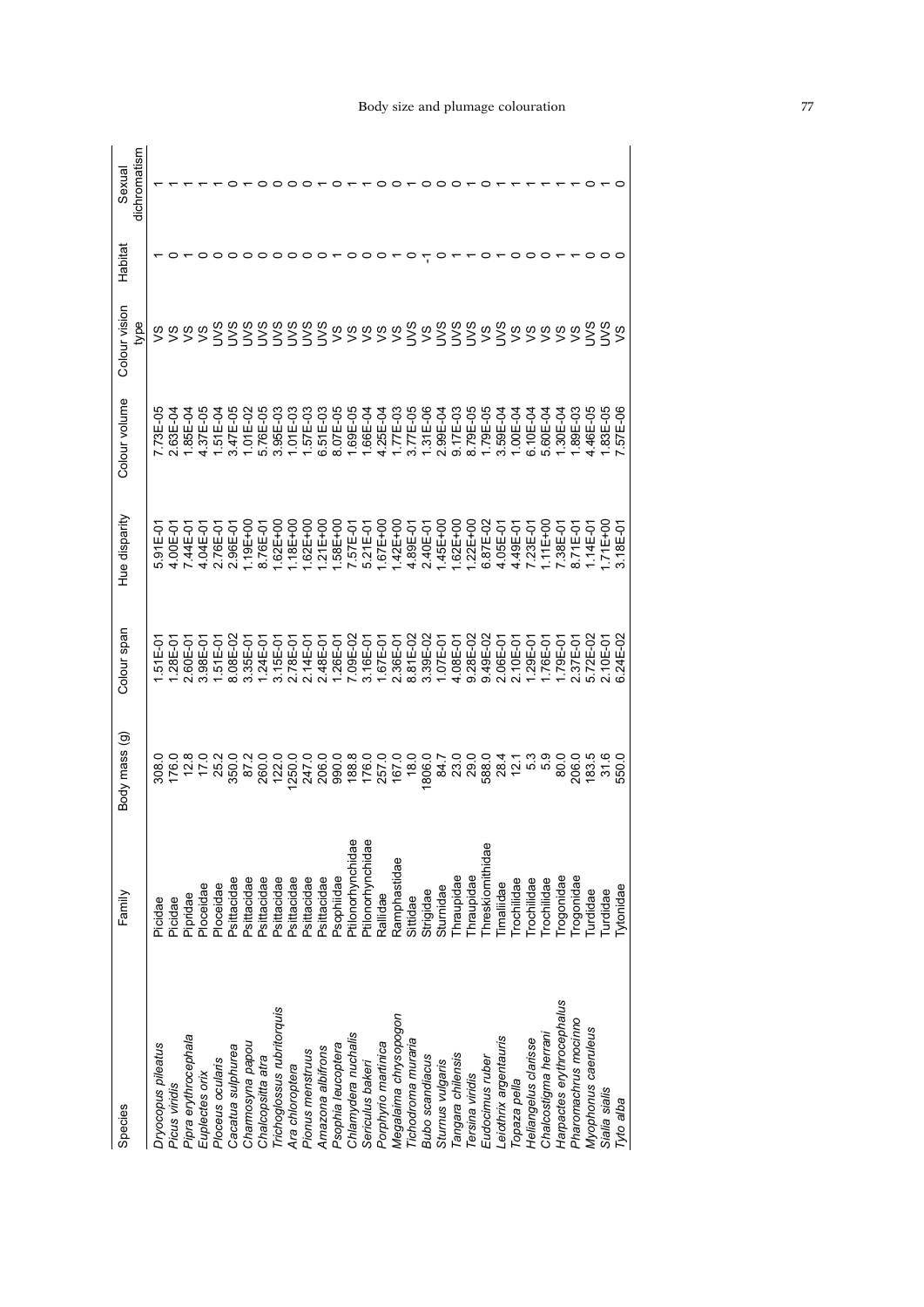Appendix 2. List of the 92 species of birds with information on number of feathers and body mass. Information on the number of feathers was taken from Wetmore (1936; source 1) and Cambell & Lack (1985; source 2).

| Species                       | No. feathers       | Body mass (g) | Source |
|-------------------------------|--------------------|---------------|--------|
| Agelaius phoeniceus           | 1639.00            | 42.60         |        |
| Ammodramus caudacutus         | 1796.00            | 18.50         | 1      |
| Ammodramus henslowii          | 1436.00            | 14.60         | 1      |
| Ammodramus maritimus          | 1919.00            | 25.40         | 1      |
| Ammodramus savannarum         | 1297.33            | 17.73         | 1      |
| Anas crecca                   | 11450              | 341           | 2      |
| Archilochus colubris          | 940                | 3.15          | 2      |
|                               | 940.00             | 2.80          | 1      |
| Archilochus colubris          |                    |               |        |
| Calidris minutilla            | 4480               | 23.2          | 2      |
| Cardinalis cardinalis         | 2280.00            | 44.65         | 1      |
| Carduelis tristis             | 1946.20            | 13.30         | 1      |
| Catharus guttatus             | 1861.67            | 31.93         | 1      |
| Certhia familiaris            | 1327.50            | 8.50          | 1      |
| Chordeiles minor              | 2149.50            | 68.60         | 1      |
| Cistothorus palustris         | 1433.00            | 11.30         |        |
| Contopus virens               | 1495.00            | 13.40         | 1      |
| Cyanocitta cristata           | 1898.00            | 97.20         | 1      |
| Cygnus columbianus            | 25216              | 6650          | 2      |
| Dendroica caerulescens        | 1573.50            | 9.45          | 1      |
| Dendroica castanea            | 1718.00            | 12.10         | 1      |
|                               |                    | 12.55         |        |
| Dendroica coronata            | 2143.00            |               | 1      |
| Dendroica fusca               | 1360.00            | 11.20         | 1      |
| Dendroica magnolia            | 1514.00            | 8.77          | 1      |
| Dendroica palmarum            | 1839.00            | 10.30         | 1      |
| Dendroica pensylvanica        | 1411.00            | 11.25         |        |
| Dendroica pinus               | 1685.00            | 13.90         | 1      |
| Dendroica striata             | 1583.00            | 17.60         | 1      |
| Dendroica virens              | 1688.00            | 9.20          | 1      |
| Dumetella carolinensis        | 1733.00            | 35.60         | 1      |
| Empidonax virescens           | 1554.00            | 13.70         | 1      |
| Fulica americana              | 13913              | 642           | 2      |
| Geothlypis trichas            | 1454.67            | 10.25         | 1      |
|                               |                    |               |        |
| Haliaetus leucocephalus       | 7182               | 4740          | 2      |
| Hirundo rustica               | 1476.00            | 17.60         | 1      |
| Hylocichla mustelina          | 2075.00            | 60.40         | 1      |
| Icteria virens                | 2057.00            | 30.20         | 1      |
| <i><b>Icterus spurius</b></i> | 1601.00            | 24.00         | 1      |
| Junco hyemalis                | 1994.80            | 19.60         | 1      |
| Lanius Iudovicianus           | 2170.00            | 50.90         | 1      |
| Melanerpes carolinus          | 3665               | 61.7          | 2      |
| Melospiza georgiana           | 2085.00            | 17.00         | 1      |
| Melospiza melodia             | 2115.57            | 20.90         | 1      |
| Mimus polyglottos             | 1601.00            | 51.30         | 1      |
| Mniotilta varia               | 1576.00            | 13.70         | 1      |
| Molothrus ater                | 1622.00            | 41.40         |        |
|                               |                    |               |        |
| Myiarchus crinitus            | 1570.00<br>1803.00 | 33.80         | 1<br>1 |
| Oporornis agilis              |                    | 13.10         |        |
| Oporornis formosus            | 1511.00            | 14.40         | 1      |
| Parula americana              | 1422.00            | 7.70          | 1      |
| Parus carolinensis            | 1352.25            | 9.13          | 1      |
| Passer domesticus             | 1359.00            | 28.10         | 1      |
| Passerculus sandwichensis     | 1747.00            | 17.90         | 1      |
| Passerella iliaca             | 2631.25            | 32.30         | 1      |
| Passerina cyanea              | 1433.00            | 15.40         | 1      |
| Pheucticus Iudovicianus       | 2228.00            | 48.20         | 1      |
| Picoides pubescens            | 2255.60            | 27.00         | 1      |
| Picoides villosus             | 2395.00            | 66.25         | 1      |
|                               |                    |               |        |
| Pipilo erythropthalmus        | 2025.50            | 42.00         | 1      |

Continued on the next page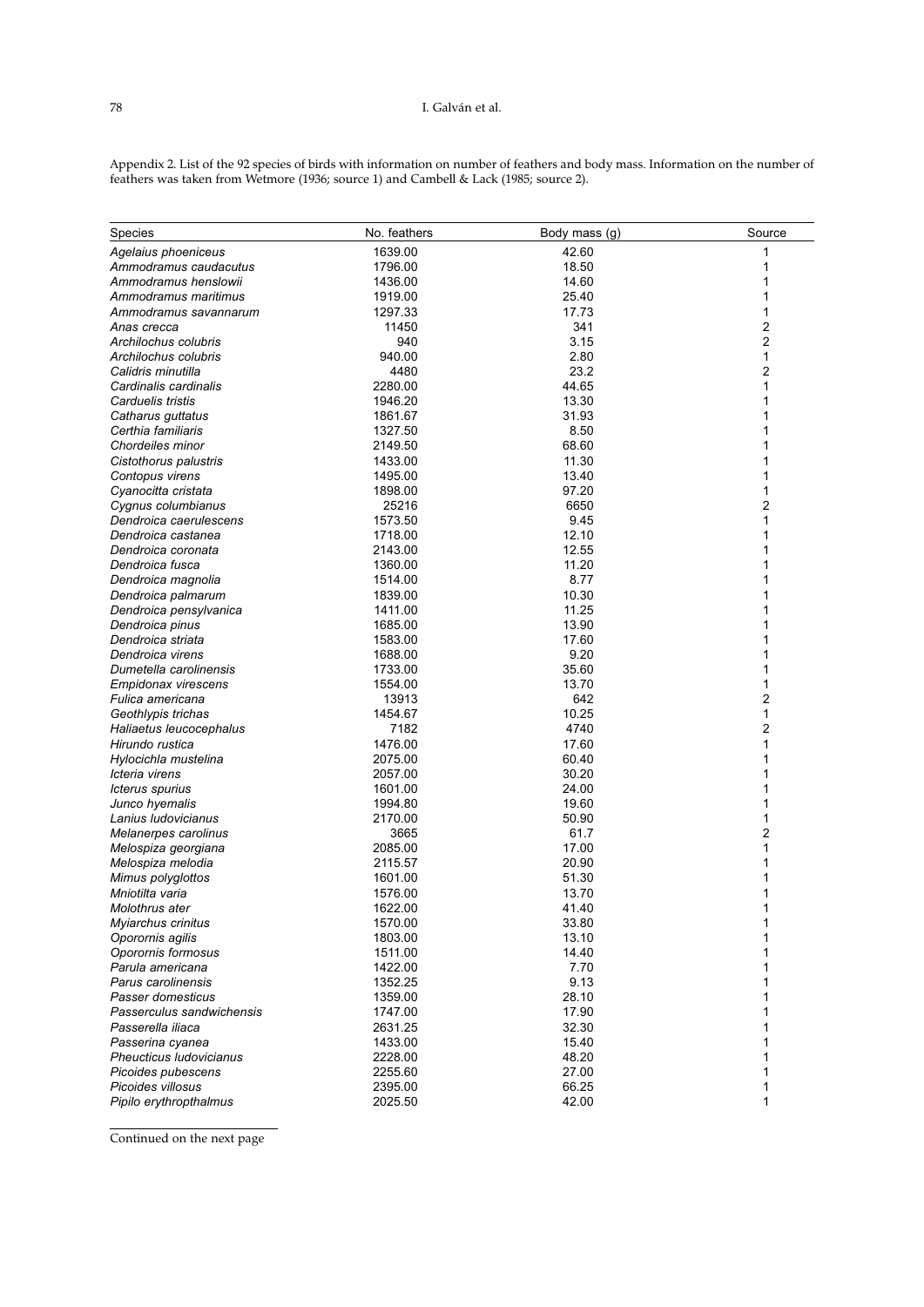# Body size and plumage colouration 79

| Species                    | No. feathers | Body mass (g) | Source         |
|----------------------------|--------------|---------------|----------------|
| Piranga olivacea           | 2023.00      | 29.10         | 1              |
| Podilymbus podiceps        | 15016        | 442           | 2              |
| Pogoniulus chrysoconus     | 2210         | 11.7          | $\overline{c}$ |
| Pooecetes gramineus        | 1345.50      | 20.70         |                |
| Quiscalus quiscula         | 2730.00      | 117.70        | 1              |
| Rallus longirostris        | 7224         | 297           | 2              |
| Regulus calendula          | 1323.50      | 6.33          |                |
| Regulus satrapa            | 1295.67      | 5.73          |                |
| Sayornis phoebe            | 2057.00      | 19.80         |                |
| Seiurus aurocapillus       | 1849.00      | 21.80         |                |
| Seiurus motacilla          | 1835.50      | 19.60         |                |
| Setophaga ruticilla        | 1785.00      | 8.30          |                |
| Sialia sialis              | 2550.00      | 31.60         |                |
| Sphyrapicus varius         | 2242.00      | 50.30         |                |
| Spizella arborea           | 2594.00      | 20.10         |                |
| Spizella passerina         | 1294.50      | 12.88         |                |
| Spizella pusilla           | 1693.25      | 11.20         |                |
| Stelgidopteryx serripennis | 1369.00      | 17.10         | 1              |
| Streptopelia senegalensis  | 4207         | 101           | $\frac{2}{2}$  |
| Strix varia                | 9206         | 716.5         |                |
| Sturnella magna            | 4607         | 89            | $\overline{c}$ |
| Thrythorus Iudovicianus    | 1405.00      | 21.10         | 1              |
| Toxostoma rufum            | 1960.00      | 69.20         |                |
| Troglodytes aedon          | 1224.50      | 12.40         |                |
| Turdus migratorius         | 2780.00      | 77.30         |                |
| Tyrannus tyrannus          | 1868.00      | 40.20         |                |
| Vermivora peregrina        | 1348.00      | 9.30          |                |
| Vireo flavifrons           | 1664.00      | 16.60         |                |
| Vireo griseus              | 1393.25      | 13.48         |                |
| Vireo olivaceus            | 1608.33      | 17.90         |                |
| Wilsonia canadensis        | 1435.50      | 9.40          |                |
| Zenaida macroura           | 2635.00      | 152.70        |                |
| Zonotrichia albicollis     | 2235.14      | 26.15         |                |
| Zosterops pallidus         | 3307         | 9.3           | 2              |